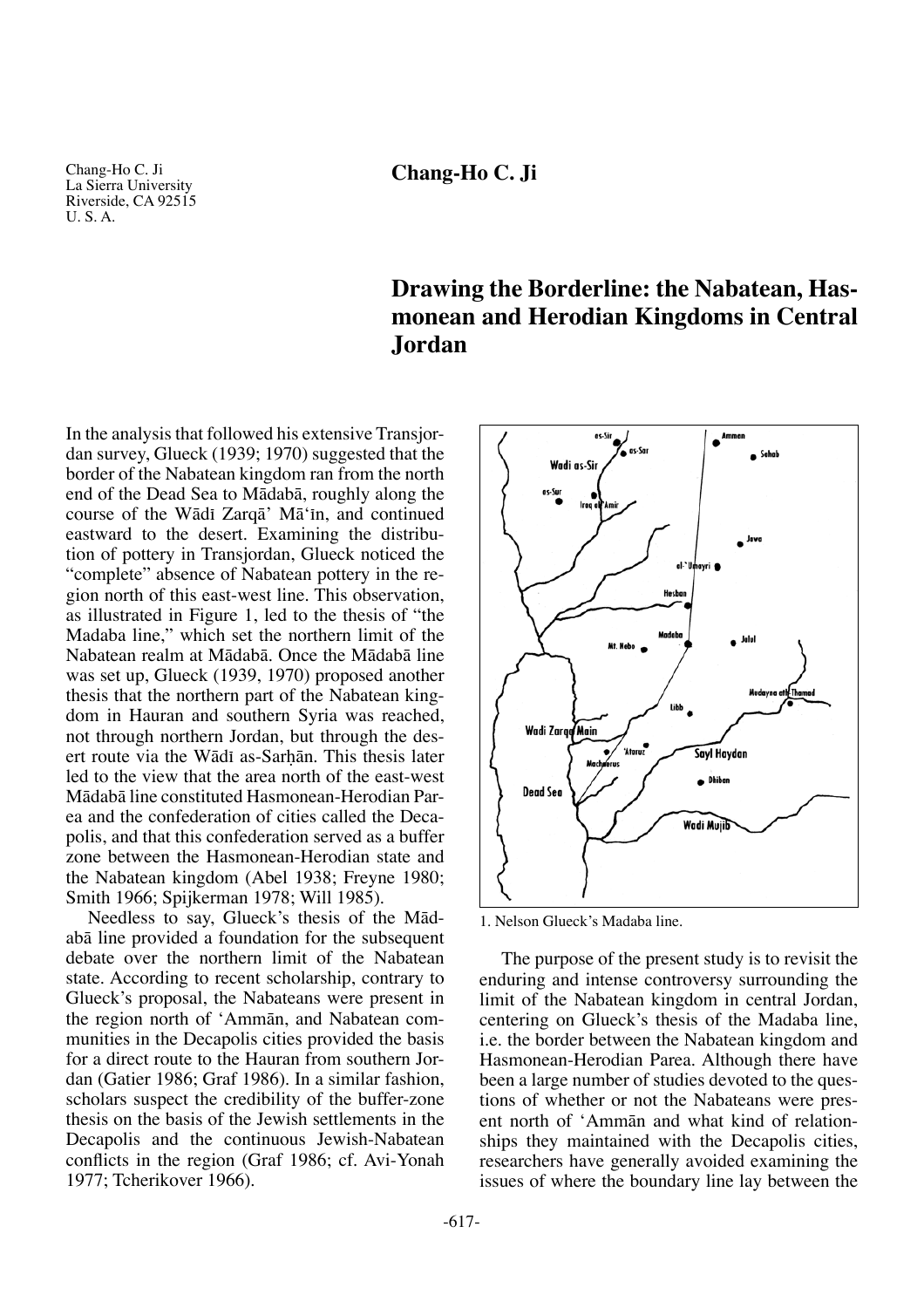Nabatean and Hasmonean-Herodian kingdoms and how it changed during the course of Hellenistic and Roman periods<sup>1</sup>.

This article proceeds in three parts in order to amend this research *lacuna*. The first section begins with a discussion of historical and textual evidence related to the north-western border of the Nabateans in central Jordan and thus the eastern limit of Hasmonean-Herodian Parea. The second section provides a review of archaeological findings related to the Nabatean, Hasmonean and Herodian kingdoms in central Jordan. The third section presents a comparison and discussion of historical and archaeological evidence. In the process, we promote an alternative to Glueck's "one-size-fitsall" thesis for the whole late Hellenistic and early Roman period. The discussion involves a historical division of the period into four stages and, in turn, describes how the borders between the Nabatean, Hasmonean and Herodian kingdoms changed during these stages2.

## **Historical Evidence**

## *The Mådabå Plains Region*

According to historical evidence, in 129BC the Hasmonean king Hyrcanus I captured Seleucid holdings at Mådabå and Samaga in an effort to expand his kingdom to the east and gain commercial and military footholds along the King's Highway (Josephus' *Antiquities of the Jews* [hereinafter *Ant*]  $13.9.1$ <sup>3</sup>. The six-month siege of Mādabā clearly indicates that the city was situated outside of the Hasmonean control prior to this battle, despite their earlier victory over "sons of Jambri", probably members of a nomadic Arab tribe from Mådabå (1 *Maccabees* [hereinafter *Macc*] 9:35-42; *Ant* 13.1.2 and 4; for the Jambrites see Milik 1980; Harrison 1996a; Bowersock 1983). Mådabå appears again in the list of cities of Moab held by Alexander Jannaeus during his reign (*Ant* 13.15.4). In 76 / 75BC, however, Hyrcanus II offered Mådabå and Libb, along with ten other Hasmonean-held cities, to the Nabatean king Aretas III in return for his help in the civil war between Hyrcanus II and his brother Aristobulus II (*Ant* 14.1.4). Later, two funerary *stelae*, both of which are dated to the reign of Aretas IV, were erected at Mādabā and Umm ar-Rasās by a Nabatean military commander to commemorate his father and son (Claremont-Ganneau 1897; Harrison 1996a; Milik 1958).

The political history of Tall Hisbān appears to differ slightly from that of Mādabā. Hisbān seems to have been captured by the Hasmoneans during the reign of Hyrcanus I and remained under Has-

<sup>1</sup> Having laid out the background and purpose of this study, it is timely to consider the potential meaning and nature of boundary in the ancient world taking into account both similarities and differences between ancient and modern times. Like modern states, Grosby (2002: 23) correctly points out, ancient kingdoms probably presupposed a conception of a territory that is not only bounded but also perceived to be somewhat contiguous within those boundaries. Besides, the ancient kingdoms presumably valued their territory as highly as do modern states and attempted to either preserve or expand it as much as possible.

Nevertheless, this boundary is likely to have been more ambiguous and fluid than is generally acknowledged in modern times. The principal contrast is a different level of transhumance across the political and geographical border; the ancient state borders did not serve to keep out general population as strictly as do the modern borders and thus, in antiquities, people could move from one state to another for various social and economic activities without much regulation or restriction (cf. Parker 1986). A consequence of such demographic fluidity is the possible existence of a compact territory, city, or fortress owned by one nation in the middle of the territory belonging to other states (cf. Ji 2002; Wahlin 1993). Presumably, the ownership of these "territorial islands" outside of the regular political and geographical territory was jealously preserved and protected by the state so that they could be inherited through the state political lineage.

A similar view may be posed about the late Hellenistic and early Roman period in central Jordan. Along with the preceding discussion, the author assumes that the geographical divide between the Nabatean and Hasmonean-Herodian kingdoms was perceived

as important to both the Nabateans and the Jews in general and played a crucial role in the emergence and development of their kingdoms, although the across-border transhumance was relatively common in the ancient period, and the division along the border was much less conspicuous as measured by modern political and economic criteria.

<sup>2</sup> The author's sincere gratitude goes to Drs. Khairieh 'Amr and Jong Keun Lee who read and commented on the earlier drafts of this paper. They also brought some additional related literature to the author's attention. Yet, any errors or shortcomings in this article belong solely to the author.

<sup>&</sup>lt;sup>3</sup> There is some dispute over the identification of Samaga with as-Såmik. Most scholars identify it with as-Såmik (Avi-Yonah 1977; Vyhmeister 1989). Yet, the Hisbān survey team visited as-Sāmik and collected sherds at the site three times in two different seasons, but failed to find any Hellenistic sherds. Hellenistic sherds were also absent at the sites in the immediate vicinity of as-Samik, which can be called "neighboring places." This fact raised the question of the identification of Hellenistic Samaga. As a result, Ibach (1987: 170) rules out as-Såmik as a candidate for Hasmonean Samaga. However, recall that as-Såmik includes early Roman pottery that is often hard to distinguish from late Hellenistic pottery. Furthermore, "neighboring places" do not have to be located in the immediate vicinity of the site. Notice that al-'Ål and Umm Sirab, two major Hellenistic sites in the region, are situated only 2 to 3km northwest of as-Såmik. Accordingly, the author still considers as-Samik a good candidate for Samaga, although it is not improbable that it may be found at al-'Ål and Umm Sirab.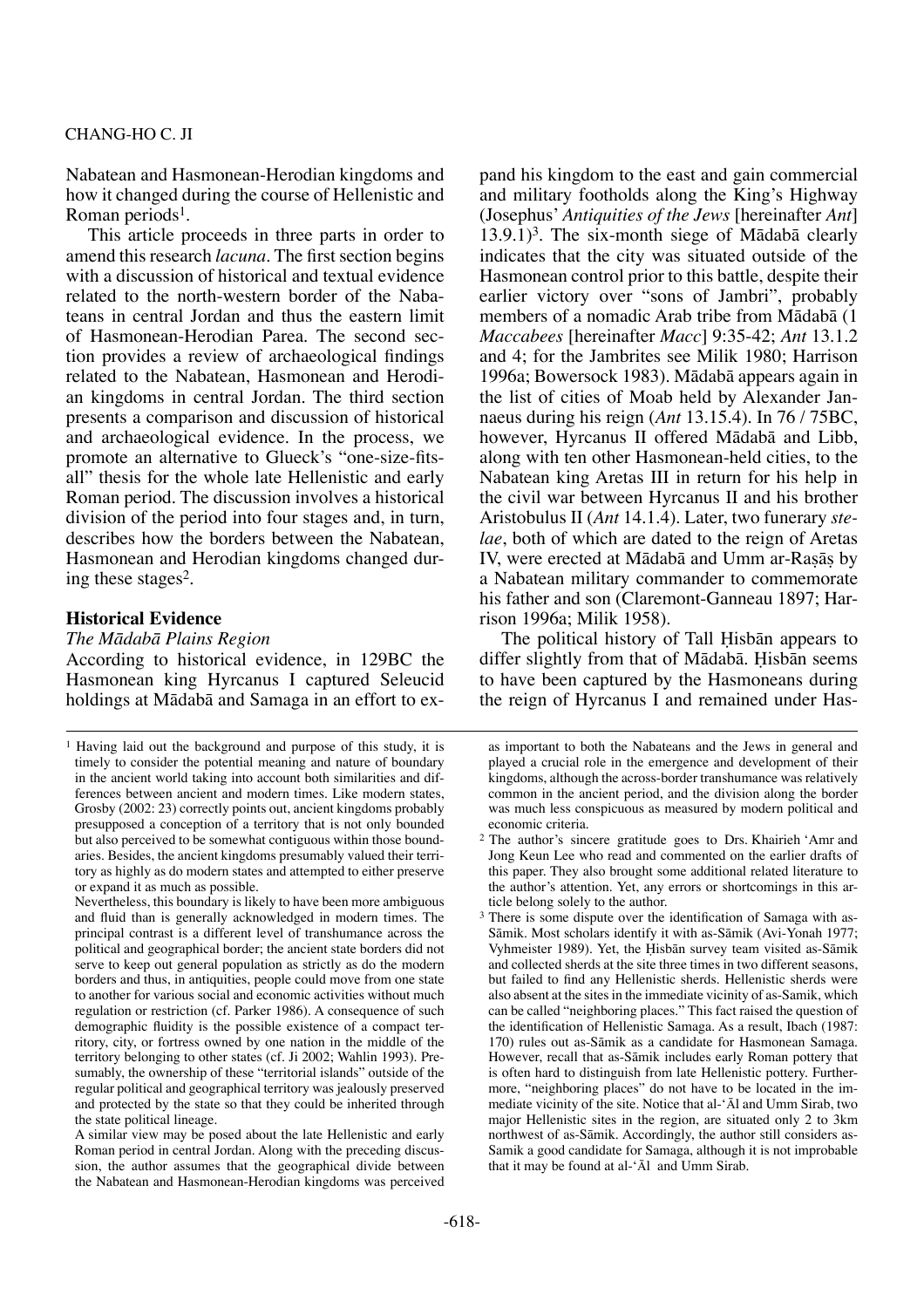monean rule at least until the death of Herod the Great. The site was probably added to the Hasmonean territory in 129BC when Hyrcanus I captured Samaga and Mådabå (*Ant* 13.9.1; Vyhmeister 1989). Hisbān is also noted alongside Mādabā in the list of the cities of Moab that belonged to the Hasmoneans at the beginning of the reign of Alexander Jannaeus (*Ant* 13.15.4; Avi-Yonah 1977). However, the similarity between the two cities ends here. Unlike Mādabā, Hisbān is absent in the list of twelve cities that Hyrcanus II delivered to Arates III (*Ant* 14.1.4). This absence likely indicates that the city remained under the control of the Hasmonean rulers throughout the last days of the Hasmonean kingdom and into the beginning of the Roman period. This does not mean that Hisbān remained the same all the way through to the end of the early Roman period. Well after the death of Herod the Great, it is possible that Hisbān fell temporarily into the hands of either the Nabateans or of other Arab tribes since, during the early days of the first Jewish revolt, insurgent Jews sacked and attempted to capture the city of Hisbān and its district (Josephus *The Wars of the Jews* [hereinafter *Wars*] 2.18.1). This view differs from Avi-Yonah's alternative view (Avi-Yonah 1977: 77) that Hisbān was ceded by Hyrcanus II and retaken by Herod the Great after his victory over the Nabateans.

A couple of other facts also support this argument. First, during the early Roman period, Hisbān appears to have been a military colony of Herod the Great. In Josephus' *Antiquities of the Jews* (15.8.5), we are told that Herod selected some horse-men from his armies and settled them at Hisbān / Esbus. Second, this view is in accordance with the geographical division of the Mådabå plains into northern hilly and southern plateau regions. Both geographically and topographically, the Mådabå plains is clearly divided into a northern hilly and southern plateau area, and this sub-division is related to the settlement and political history of the region during the Iron Age and the Roman-Byzantine period (Ji 1998a). Traditionally, the southern plateau is a pastoral zone and thus has been inhabited primarily by nomadic tribes. In contrast, the northern hilly area constitutes an agricultural heartland with cities, small villages and farmsteads. This sub-regional division may also be applicable to the late Hellenistic and early Roman periods, during which the nomadic Nabateans may have controlled the southern plateau region, whereas sedentary HasmoneanHerodian farmers settled in the hilly area of Hisbān and al-'Umayri.

## *The 'Ammån-Wådπ as-Sπr Region*

The historical accounts of 'Ammån are quite different from those of Mādabā and Hisbān. First, in about 170BC, Jason — the Hellenizing Jewish high priest — was deposed and forced to flee twice into "the region of Ammanitis". According to *The Book of Maccabees* (2 *Macc* 4:26-27, 5:8-9), charges against him were laid before "Aretas, tyrant of the Arabs" and he fled again, this time to Egypt. MacAdam (1992: 31) identifies Aretas the tyrant as Aretas I, the Nabatean king. If this identification is correct, the implication is clear that the 'Ammån region was under the control of the Nabateans during the mid-second century BC. Second, two additional accounts in *The Book of Maccabees* (1 *Macc* 5:6-8; 2 *Macc* 12:17-19) also attest to the presence of Nabateans in the region. According to these accounts, Judas Maccabees attacked and captured Jazer and Charax, two cities in Ammanitis, both of which were under the command of Timotheus. Although the identity of Timotheus remains ambiguous, MacAdam and others suggest that he was a Greek *strategos* of Ammanitis in the pay of the Nabatean king (Bar-Kochva 1989; Goldstein 1976; MacAdam 1992). In addition, it should be recalled that Jazer and Charax are usually identified as Khirbat as-Sir and Khirbat as-Sūr respectively (Avi-Yonah 1977; Goldstein 1983; MacAdam 1992). Given that this identification is plausible, the entire region of the Wādī as-Sīr and 'Irāq al-Amīr is likely to have been Nabatean during the early second century BC, after the death of the Tobiad Hyrcanus, but was soon turned over to the Hasmoneans during the early days of the Maccabean revolt. However, there is nothing to indicate that 'Ammån fell into the hands of the Hasmoneans; it appears to have remained firmly under Nabatean control throughout the period under discussion.

In addition to the Maccabean account there is Josephus, who in the year 135BC says that the 'Ammån region was under the control of Zenon Cotylas and his son Theodorus, "tyrants of Philadelphia" (*Ant* 13.13.3; *Wars* 1.4.2). MacAdam (1992: 31) suggests that they may have been Nabatean military commanders with Hellenized names. Once again, Josephus attests to Alexander Jannaeus' siege of Philadelphia, however the Nabateans withstood these attacks by the Hasmonean king (*Ant*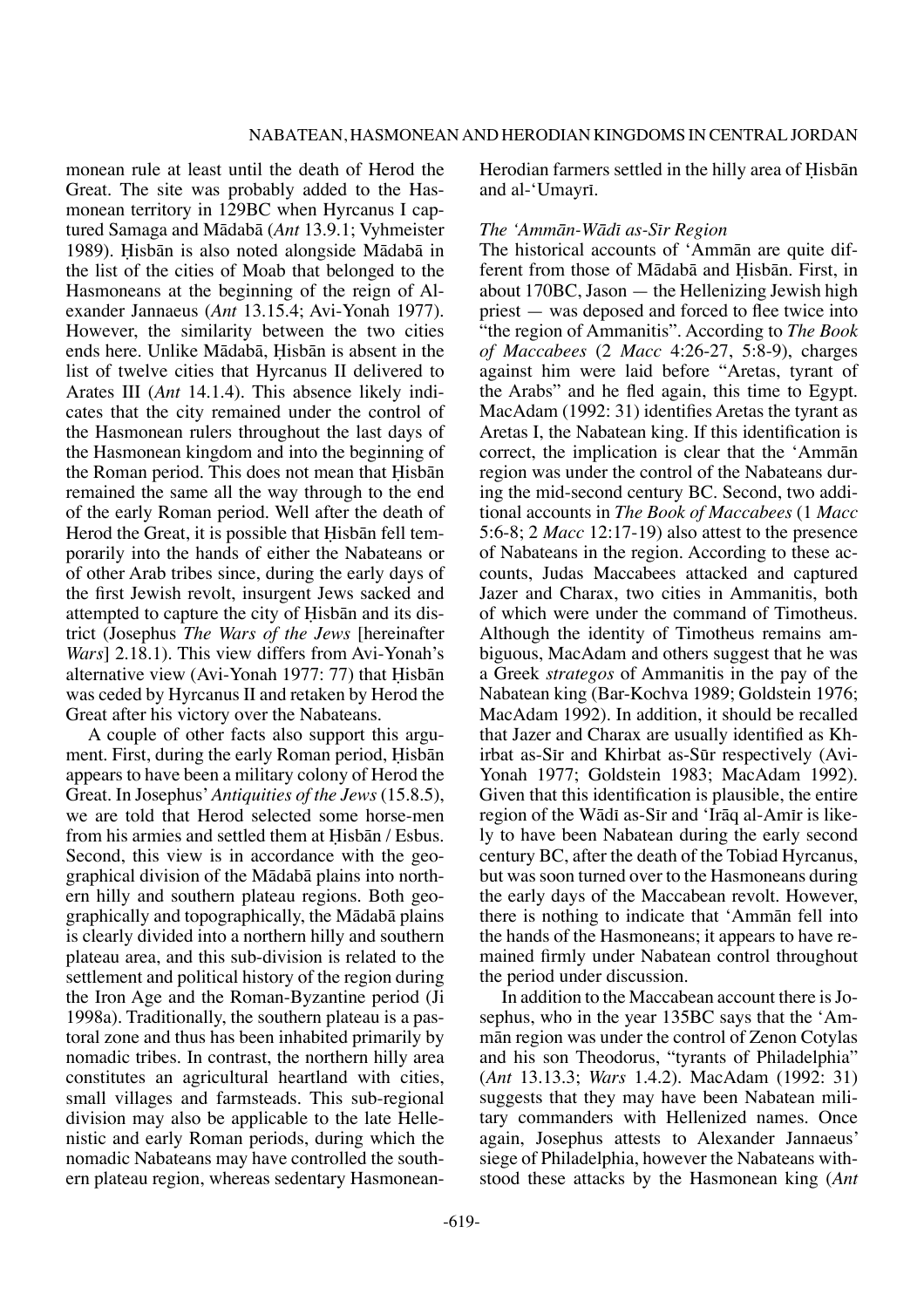13.13.3; *Wars* 1.4.3). There is further textual evidence for the contention that Philadelphia and its vicinity were part of the Nabatean territory during the transition from late Hellenistic to early Roman periods. According to Josephus, in 65BC Aretax III besieged Jerusalem in order to intervene in the family quarrel about succession between Aristobulus II and Hyrcanus II. Pompey threatened a Roman invasion of the Nabatean kingdom unless the king withdrew his forces from Jerusalem. Arates III was terrified and retired from Judea to Philadelphia (*Wars* 1.6.3). This account suggests that Philadelphia was under the control of the Nabateans during the period from the mid-second century BC until the Roman invasion (MacAdam 1992).

This seems also to be the case during the early Roman period. According to Josephus' account (*Ant* 20.1.1-3), in 44 – 45AD the Judean procurator Cuspius Fadus had to settle a dispute between the Jews in Parea and the Nabateans in the city of Philadelphia regarding the boundaries of the village called Zia. Zia is commonly identified with modern Zay, several kilometers west of the city of as-Sal† (MacAdam 1992: 33). At this point, it is worth mentioning Tall al-Jådør, the best candidate for ancient Gadar, one of four capital cities of the Parea with its own toparchy. Tall al-Jādūr is located near the modern city of as-Sal†, just a few kilometers south-west of the village of Zay. This fact, added to the previous observation, indicates that the as-Sal† region was probably settled by Jewish residents and that the boundary between them and the Nabateans at 'Ammån was located somewhere between 'Ammån and as-Sal†.

In contrast, the fate of the Wādī as-Sīr region  $$ south of Tall al-Jådør — remains somewhat vague during the early Roman period. In 31 BC, Herod waged a war in the 'Ammån region against the Nabateans and took possession of a fort belonging to the Nabateans (*Wars* 1.19.5). MacAdam (1992) identifies this fort with Khirbat as-Sūr. However, in the author's view this identification is not without problem, since as-Sør is situated within the boundaries of Parea, far to the west of Tall al-Jådør and 'Ammån. A better candidate might be Khirbat Sār near the modern city of Wādī as-Sīr, where the 'Irāq al-Amir survey team found copious early Roman pottery (Ji and Lee 2002). In this vein, it should be recalled that the historical sources are silent concerning Jazer, which was captured by Judas Maccabees in the mid-second century BC. This

could mean that Jazer remained securely under the control of the Jews during the transition from the Hasmonean dynasty to the Herodian kingdom.

If Jazer and the unknown fort were respectively located at Khirbat as-Sir and Khirbat Sār, an intriguing question arises: could it be that the upper stream of the Wādī as-Sīr was the boundary between Hasmonean-Herodian Parea and Nabatean Ammanitis during the period between the Maccabean conquest of Jazer and Herod's victory over Malichus I in 31BC? In light of the historical summary above, it is certainly possible. Indeed, it is more likely in view of the fact that Tall al-Jādūr, identified with Parean Gadar, is located north of the upper stream of the Wādī as-Sīr.

#### *The Libb-Machaerus Region*

The literary evidence that comments on the region of Machaerus and the Wādī al-Mūjib is also relatively abundant and clear (Piccirillo 1979; Strobel 1974). According to Josephus (*Wars* 7.6.2), Alexander Jannaeus founded a fort at Machaerus after stabilizing his control of the Wādī Zarqā' Mā'īn region. In 57BC, the citadel was demolished for the first time by Gabinius when Pompey waged a punitive war against Aristobulus II. Herod the Great rebuilt a strong fort at the site in 30BC, soon after he became king of Judea. Ancient historians and geographers are silent about what happened to Machaerus during the period of 57-30BC. However, in view of the fact that the Nabateans were most likely aiming for the territory west of the modern King's Highway during this period, it is not impossible that they extended their control into the Machaerus region after the Gabinius' victory over the Hasmoneans at Machaerus.

Upon the death of Herod the Great in 4BC, his kingdom was divided into three parts. Herod Antipas inherited the Machaerus region as part of Parea. Machaerus came under direct Roman administration following the death of Herod's nephew Agrippa (44AD) and was dismantled once again in 72AD, during the Jewish revolt against the Roman Empire (*Wars* 7.6.1-4). In the meantime, Herod Antipas fell in love with his cousin Herodias and had to divorce his legitimate wife, a Nabatean princess. Upon discovering her fate, the Nabatean princess went to Machaerus without informing Herod Antipas of any of her intentions and from there fled to her farther, Aretas IV, via Herodian fortresses in the Sayl Hidān (*Ant* 18.5.1; Strobel 1997). Concomi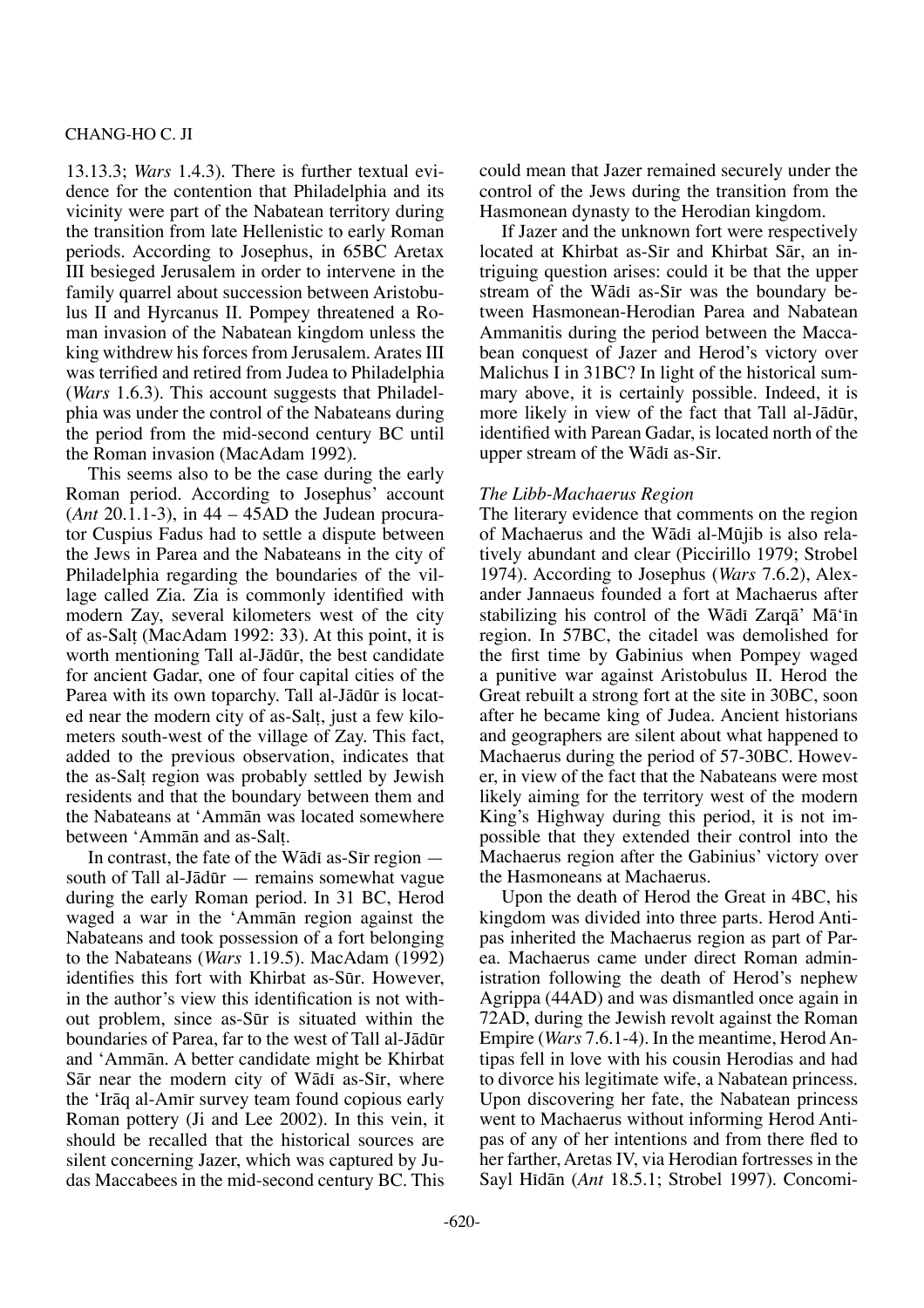tantly, we should not discount the possibility that Machaerus fell temporarily into the hands of the Nabatean ruler during the rule of Herod Antipas (Vyhmeister 1989: 12).

Two suggestions emerge from this textual exploration. The first point we can deduce is that the region of Machaerus was annexed into the Hasmonean realm no later than the reign of Alexander Jannaeus and to all intents and purposes remained part of Herodian Parea until the first Jewish revolt broke out. Nevertheless, this Hasmonean-Herodian occupation of the site was interrupted, possibly twice, by the Nabateans — once during the period 58-30BC and then again at some time before the first Jewish revolt in the first century AD. The second point is that the historical accounts strongly imply that the region of Hasmonean-Herodian Parea had a common border with the Nabateans somewhere near the gorges of Sayl Hidān and Wādī al-Møjib. This notion is based on the identification of Machaerus with Qal'at al-Mishnaqa and the location of Herodian fortresses in Sayl Hidān and Wādī al-Møjib (Piccirillo 1979; Strobel 1974, 1997).

What is unclear from the texts is whether or not Herod the Great ever recaptured the cities east of Machaerus, such as 'Atarūz and Libb, when he rebuilt the Hasmonean fort at Machaerus and fortified the surrounding area. We have no textual reference to what happened to the areas of 'Atarūz and Libb after Hyrcanus II handed Libb over to Aretas III. One scenario is that the 'A†arøz-Libb area was again incorporated within Herodian Parea late in the first century BC when Machaerus was rebuilt. Another scenario is that these cities remained within the bounds of Nabatean territory despite the Herodian advance toward Machaerus and Wādī al-Møjib.

## **Archaeological Evidence**

#### *The Mådabå Plains Region*

Having explored the historical record, we now turn to archaeological evidence. In 1993, Harrison (1996b) conducted a collection of surface sherds covering 166 squares, each measuring 50 x 50m., in order to understand changes in settlement patterns at Mådabå. Nabatean pottery was present in 22 squares and early Roman in 23 squares. The strong representation of Nabatean pottery in the survey posits that the early Roman settlement at Mådabå took place under the auspices of the Nabateans and that their occupation was both widespread and intensive. This view accords with the results from subsequent excavations that produced a wealth of Nabatean material evidence.

Additionally, we now have stratified evidence for the late Hellenistic settlement at Mådabå: a series of walls, at least two towers, various cooking installations and large quantities of pottery and coins (Harrison *et al.* 2000; van Elderen 1972). Ferguson (2002), based on his analysis of the archaeological evidence, credibly suggests that Mådabå was occupied during the late-second and early-first centuries BC and had "clear connections with the Hasmoneans" during the late Hellenistic period.

The relatively strong representation of Nabatean activity in Mådabå stands in contrast with the archaeological evidence from nearby Mount Nebo. Despite decades of excavation, there is no conclusive evidence for Nabatean settlement and activity in the Mount Nebo area (cf. Piccirillo and Alliata 1998). In similar vein, Gitler (1998) studied 157 coins recovered between 1969 and 1996, but his catalogue lacks Nabatean coins. In contrast, coins minted in the time of Alexander Jannaeus are common in the Mount Nebo area, indicating a Hasmonean presence in the area during the first century BC (Ji and Lee 2004).

On the other hand, excavations at Hisbān have discovered two settlement phases dated to the late Hellenistic and early Roman periods. Stratum 15 appears to have been a late Hellenistic military fort with a small number of buildings at the foot of the fortress. Mitchel (1992) relates this stratum to the Hasmoneans and dates it to the period of 198- 63BC. According to a new interpretation, however, Stratum 15 is more likely to have been inhabited from the late-second century to the mid-first century BC, and the fort at the site appears to be associated with Alexander Jannaeus rather than his Hasmonean predecessors (Ji and Lee 2004). In conytrast, Stratum 14 appears to represent the early Roman period. Mitchel (1992, 1994) suggests that early Roman Hisbān was a small village around the Hasmonean fort on the summit of the site that was occupied by Herod's veterans. A further observation that supports the hypothesis of continuous Jewish settlement at Hisbān is the smooth and gradual transition from Stratum 15 to Stratum 14.

This point can be established more firmly once we take two additional findings into consideration. First, note the discovery of early Roman tombs with a rolling-stone door and interior individual loculi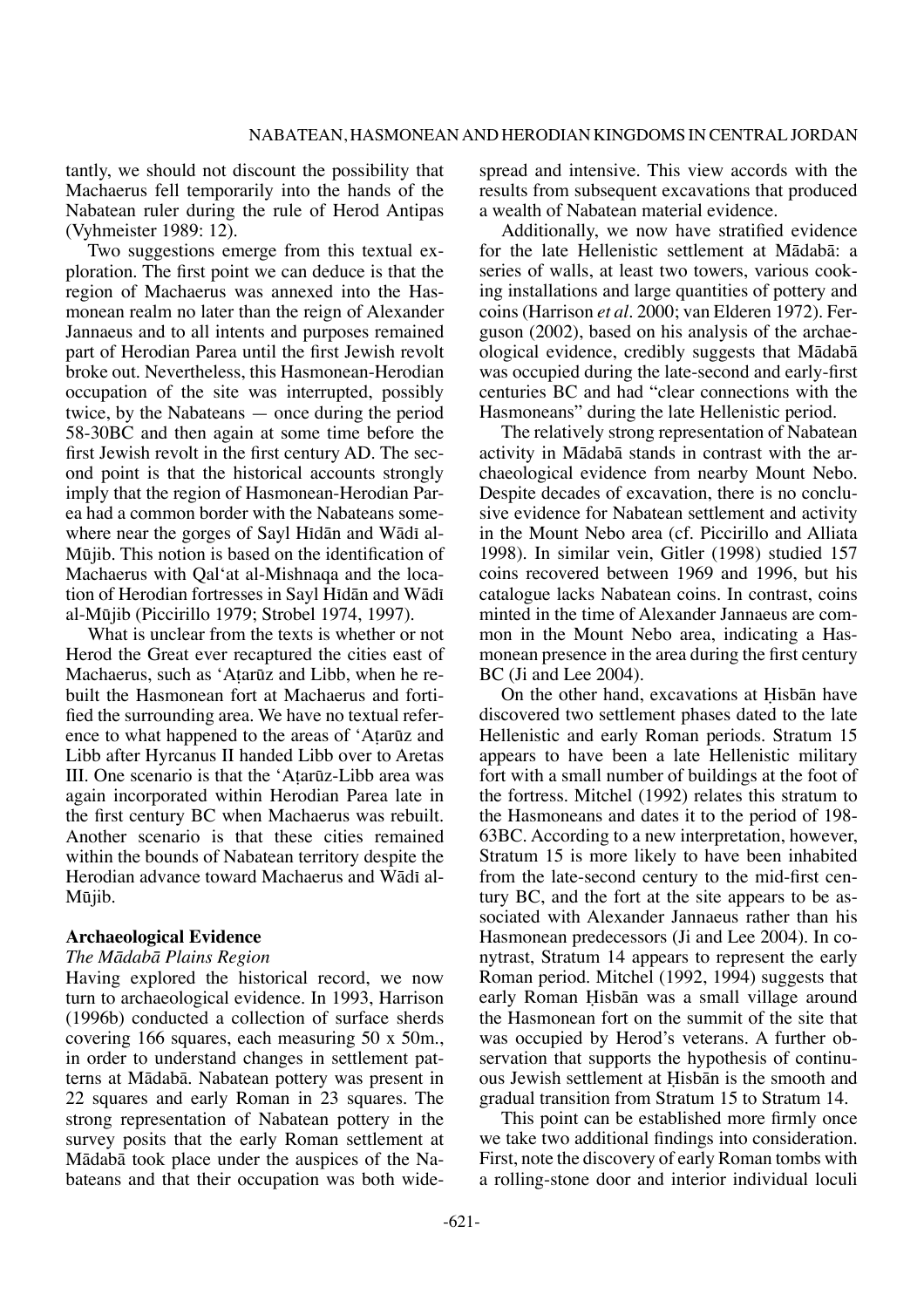#### Chang-Ho C. Ji

at Tall Hisbān (Waterhouse 1994, 1998). This type of tomb is not only unusual in Jordan, but is also geographically associated with the Jerusalem area (Kritzeck and Nitowski 1980). To date, there is no hint that tombs with rolling-stone doors are found elsewhere in Jordan, especially in the Nabatean heartland of southern Jordan. This indicates that the early Roman settlers at Hisbān were closely associated with the Herodian Jews in the Jerusalem area, rather than the Arab and Nabatean tribes east of the Jordan River. Second, the ceramic corpus also points to the existence of a Herodian population at Hisbān during the early Roman period. According to Sauer (1994), early Roman pottery from Hisbān contrasts with contemporary ceramic assemblages from other sites in Jordan. The best parallels come from Qumrån, Masada, Machaerus, Khirbat al-Mukhayyat and 'Irāq al-Amīr. It is noteworthy that all these sites were part of the Herodian kingdom or Parea. The distinctive nature of the Hisban pottery led Sauer to conclude that Hisban was part of Herodian Parea, not Nabatea, during the early Roman period.

At Tall Hisbān, the 1968-74 excavations yielded more than 250 coins, including five Hasmonean and 19 Nabatean coins (Terian 1971, 1974, 1976). All of the Hasmonean coins, except for one from the time of Antigonus Mattathias, were minted during the reign of Alexander Jannaeus. All the Nabatean coins are assigned to either Aretas IV or Rabbel II. Of particular interest to us is the discovery of an Alexander Jannaeus coin from the bedrock surface associated with the late Hellenistic fortress (Mitchel 1992: 161; Terian 1976: 134), which gives a clue to the construction date of the late Hellenistic fortress and its relationship to the Hasmonean kingdom. Given the discovery of this coin, the early years of the first century BC could be regarded as a *terminus post quem* for the construction of this fortress, with Alexander Jannaeus as its builder. Equally interesting to us is the stratigraphic distribution of Nabatean coins; three coins came from Stratum 14 and seven from Stratum 13. No Nabatean coins were found in Stratum 15 and Stratum 12 (see Mitchel 1992: 161-163). One may argue that this relatively narrow distribution of Nabatean coins indicates the Nabatean connection with Strata 13-14. The virtual absence of ceramic and other artifactual evidence for Nabatean activity at Hisbān, however, still imposes limitations on the validity of such an interpretation for Strata 13-14 (Mitchel 1992: 64).

A potential analogy exists at Tall al-'Umayri. During the late Hellenistic and Roman periods, Tall al-'Umayrī was a farming village with domestic buildings, semi-circular bins and several pits (Herr *et al.* 1999). The ethnic identification of this village stands out all the more clearly once the plaster-lined bath of Field A is taken into consideration. This bath is a typical example of the ceremonial bath known as *miqveh*, which was associated with the Jewish population during the late Hellenistic and Roman periods (cf. Reich 1990)<sup>4</sup>. The question of the exact date of the ritual bath at Tall al-'Umayrī remains unresolved. Originally, the excavators dated it to the early Roman period on the basis of the latest pottery associated with the installation (Herr *et al.* 2000; Lawlor 1991; personal communication with Douglas Clark 2001). A more probable explanation is that this installation belongs to the late Hellenistic occupation on the southern summit of the site (cf. Herr *et al.* 1999). The late Hellenistic remains cluster on the central and south sides of the summit, including Fields A, H, and L. Note that the bath was located in Field A. Similarly, it is noticeable that no early Roman architecture has as yet been uncovered at Tall al-'Umayri, although Roman sherds are sporadically found on the surface. In any case, a Hellenistic date for the ritual bath is not easily dismissed as no definitive evidence is available; on the basis of its presence at the site, Tall al-'Umayrī appears to have been Hasmonean and Herodian in the late Hellenistic — early Roman period.

The Hisban survey team visited 148 sites within a 10km. radius of Tall Hisbān (Ibach 1987). Sherds of the Hellenistic and early Roman periods were found at 21 and 57 sites respectively, with a heavy concentration in the region between al-'Umayrī and Hisbān. Nabatean evidence is noticeably absent in the survey area. Only two Nabatean sherds were found during the three seasons of surface exploration, both of which came from Tall Jaløl on the desert fringe (Ibach 1987). Equally noteworthy is the absence of Nabatean evidence at Tall al-'Umayrī and its surroundings. Despite years of extensive excavation, distinctive Nabatean pottery sherds were

<sup>4</sup> The author would like to thank Nachum Sagiv, who originally led his attention to the ritual bath at Khirbat 'Atarūz, and its historical

and archaeological importance to the study of the Hasmonean and Herodian periods in Jordan.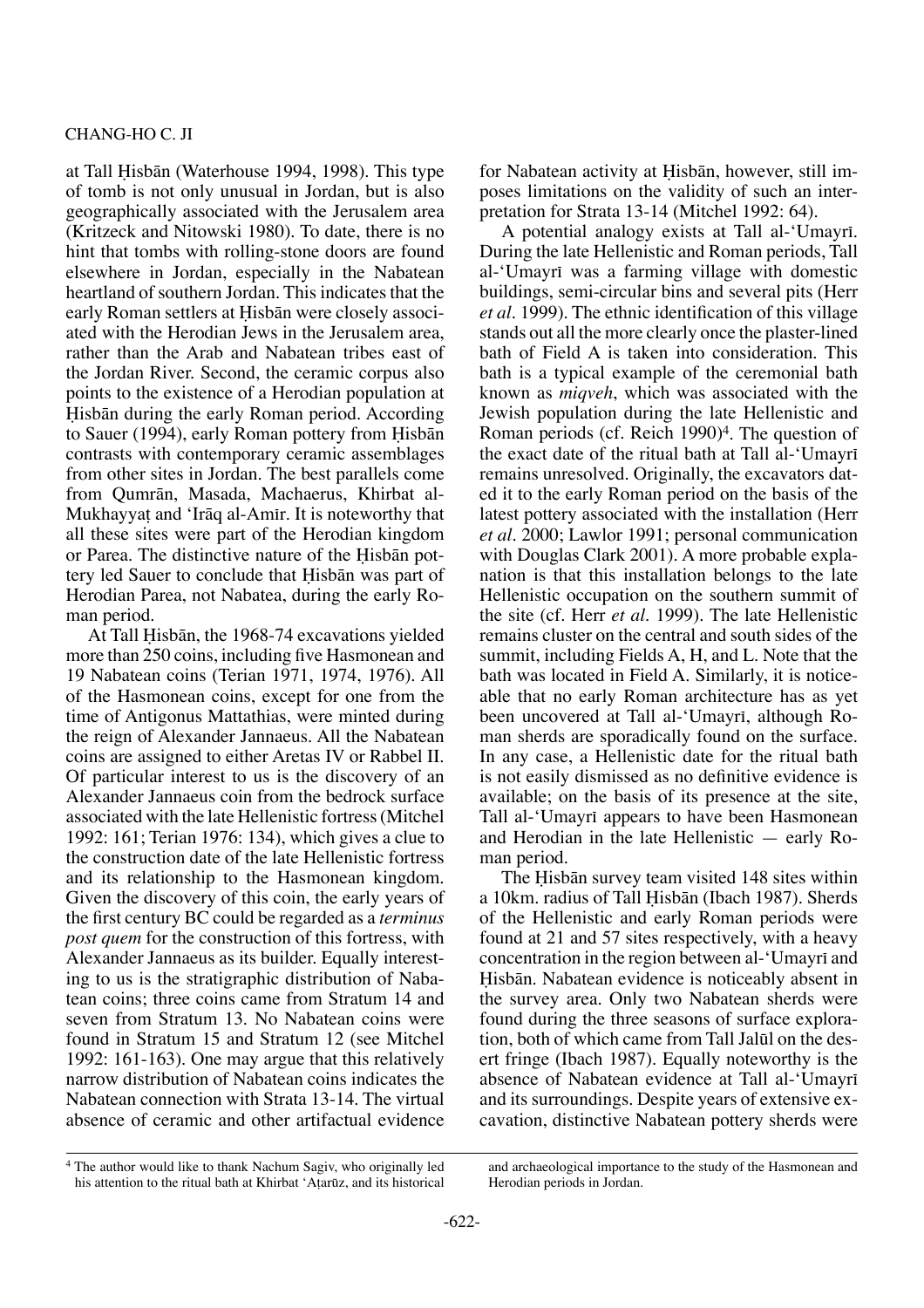not found anywhere in the al-'Umayri survey region (cf. Herr *et al.* 1996, 1997, 1999, 2000). The al-'Umayrī survey team visited 140 sites within a 5km. radius of the site and documented 19 early Roman sites (Boling 1989; Christopherson *et al.*  2002; Younker 1991). This number is larger than the seven attributed to the Hellenistic period. This relative abundance of early Roman evidence stands in stark contrast to the total absence of Nabatean evidence within a 5km. radius of al-'Umayrī. In the author's view, these oddities in the survey data — combined with the presence of a ritual bath at Tall al-'Umayri  $-$  tilts the balance of probability in favor of Hasmonean and Herodian control of the Hisbān and al-'Umayrī region during the late Hellenistic and early Roman periods.

Given that Tall Jaløl is the only solid evidence for a Nabatean presence that has come out of the Hisbān-al-'Umayrī survey, we continue to examine the results of the ongoing excavations and intensive surveys at this site. The excavation team have recovered abundant evidence for Iron Age I and II settlements, but no data — except for a small amount of post-Persian debris in Field B — for Hasmonean and Nabatean settlement at the site (Herr *et al.* 1996; Younker and Merling 2000; Younker *et al.*  1996). In 1976 and 2000, the Hisban survey team conducted intensive surface surveys at Jaløl, which yielded approximately 4,800 diagnostic sherds (Groves, Borstad, and Christopherson 1995; Ibach 1978). Two hypotheses arise from this result. First, the scarcity of Hellenistic pottery points to a potential gap in occupation at Jaløl during the Hellenistic period, despite the discovery of a few Hellenistic sherds from the pit in Field B (personal communication with Gary L. Christopherson 2002). Second, in contrast to the Hellenistic period, Jaløl was clearly occupied during the early Roman period; the discovery of Nabatean pottery during the 1976 survey could indicate that this Roman settlement was connected with Nabatean activity at the site at this time (Ibach 1978). Third, we turn to the results of the survey around Jaløl. According to the Jaløl regional survey, there are only four archaeological sites within a 5km. radius of the site, one of which yielded Hellenistic and Nabatean sherds. This result clearly suggests that the Jalūl region, like Tall Jaløl itself, was sparsely settled during the Hellenistic and early Roman periods. In all likelihood, the Nabatean presence at Jaløl and its surroundings was connected with nomadic or commercial activities rather than permanent settlement.

#### *The 'Ammån-Wådπ as-Sπr Region*

One of the most noteworthy results of the series of excavations at 'Ammån Citadel is the extensive late Hellenistic — early Roman occupation revealed on both the lower and upper terraces. Furthermore, this occupation appears to be linked to the Nabateans (Bennett 1979; Russell *et al.* 1997; Zayadine 1973, 1977; Zayadine, Najjar and Greene 1987). Specifically, excavations on the lower terrace revealed the remains of early Roman architecture with a floor upon which Nabatean coins of Aretas IV were found (Zayadine 1973), thereby suggesting that the area was used by the Nabateans during the first half of the first century AD. The early Roman settlement was built upon the late Hellenistic one. There are no traces of violent destruction between the late Hellenistic phase and the early Roman one. This is somewhat surprising given the Hasmonean attack on the city at about 100BC; perhaps it remained intact despite the war. When excavations progressed to the upper terrace of the citadel, Zayadine (1977) again uncovered the remains of a late Hellenistic — early Roman settlement and reservoir, followed by another early Roman phase. A Nabatean date for the reservoir is possible, given the discovery of decorated Nabatean ware in the foundation trench of its walls. A bronze coin of Aretas IV found on the floor of the reservoir is further evidence for a Nabatean link with this feature.

 The Roman Forum has additional evidence for late Hellenistic — early Roman — Nabatean activity in the 'Ammån area (Hadidi 1974). The stratigraphy of the excavated area shows a mixture of late Hellenistic and early Roman sherds, coins and artifacts. What is particularly interesting for the present study is the fill underneath the second century Roman building phase. This foundation fill includes Hellenistic sherds and Seluecid coins, all of which date to the second century BC. Also note the discovery of one Sidonian and two Nabatean coins from the same fill. The Sidonian coin dates to 60/ 59BC; one Nabatean coin is of Aretas IV and the other of Rabbel II. The complete absence of early Hellenistic and Ptolemaic sherds and coins is striking. This suggests that the settlement around the Roman Forum was founded in the Seleucid period and continued in use into the first century AD, very likely under the auspices of the Nabatean kings. Analysis of the coins from the 1964-67 excavations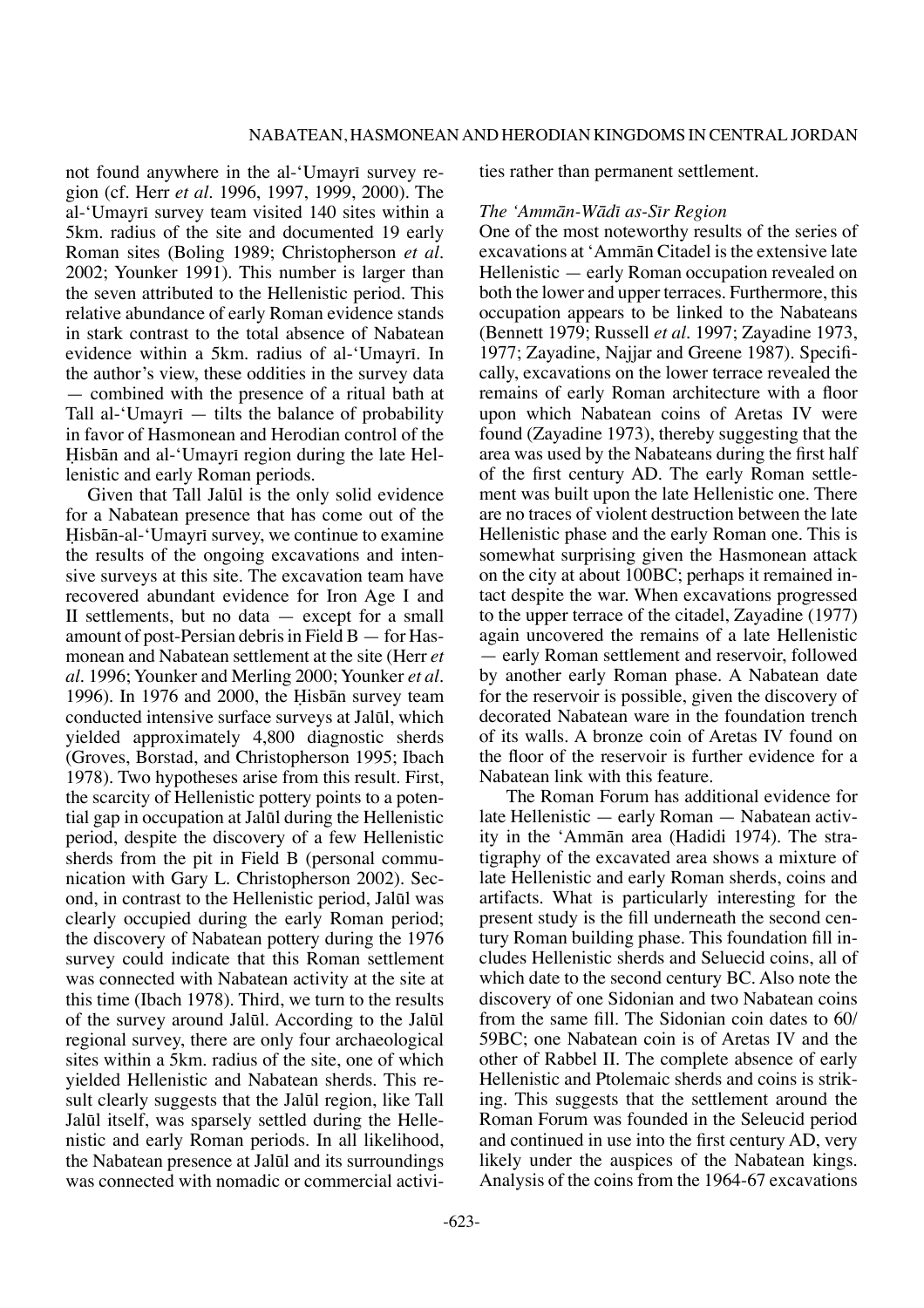#### Chang-Ho C. Ji

provides supporting numismatic evidence (Hadidi 1973). The coin catalogue includes three Seleucid coins, dated to the second and early-first centuries BC, and four Nabatean coins of Aretas II, Aretas IV and Rabbel II 5.

Turning to the area south of 'Ammån, we see no evidence of later Hellenistic and early Roman settlement at Sahāb (Ibrahim 1972, 1974, 1975). The Sahāb regional survey documented more than 130 sites (Ibrahim *et al.* 1984). Of these, only two sites yielded Nabatean sherds, whereas five and seven sites yielded late Hellenistic — early Roman and early Roman pottery respectively. Much the same can be said for Tall Jåwå. Several seasons of excavation at Jåwå have uncovered no Hellenistic or early Roman occupation phases (cf. Daviau 1992; 1993; 1994; 1996). Given these results, the Jāwā-Sahāb region appears to have been sparsely occupied during the Hellenistic and early Roman periods.

As stated above, the Wādī as-Sir region is thought by most scholars to be related to the early Hasmonean expansion east of the Jordan and their wars against the Nabateans. Excavations at 'Iråq al-Amπr uncovered a late Hellenistic — early Roman settlement phase comprising two sub-phases, with a short period of abandonment between the two (Lapp 1962, 1963). In addition, the Wādī as-Sir region has been the subject of intensive surveys which show that the area around 'Irāq al-Amīr generally experienced a relatively high level of human activity during the late Hellenistic and early Roman periods (Ji 1998b, 2001; Ji and Lee 1999, 2002; Villeneuve 1988). For the moment, we are especially concerned with the evidence from Khirbat as-Sør, Khirbat as-Sir and Khirbat Sār. Different survey teams have visited Khirbat Sår and collected Hellenistic and early Roman material, indicating that it was resettled at this time (Glueck 1939; Ji and Lee 1999, 2002). The survey data from Khirbat as-Sir and Khirbat as-Sør also suggest that they were in use during the Hellenistic — early Roman periods.

There is also numismatic evidence for the Hasmonean connection with the late Hellenistic

— early Roman settlements in the 'Iråq al-Amπr area. The excavations at 'Irāq al-Amir yielded one Hasmonean coin of Alexander Jannaeus and three Nabatean coins of Aretas IV (Lapp 1983). Another Hasmonean coin was recovered in the area of the monumental gateway to the Oasr al-Abd and was dated to the reign of Alexander Jannaeus (Dentzer, Villeneuve and Larché 1983). At Khirbet as-Sør, the 'Iråq al-Amπr survey team conducted a coin survey, which yielded six Hellenistic and early Roman coins, including one Hasmonean coin of Hyracanus I and one Nabatean coin dated to Malichus II (Ji and Lee 2004). The Hasmonean and Nabatean coins from Khirbat as-Sør, along with those from 'Iråq al-Amπr, are important to our discussion of the late Hellenistic history of the region; they may point to Hasmonean and Nabatean activity during this period. Until now, however, there is no architectural or ceramic evidence for specific Nabatean settlements in the region to support the late Nabatean numismatic evidence from the village of 'Iråq al-Amπr. What is also noteworthy is the absence of distinctive Nabatean sherds at and around Khirbat as-Sør, Khirbat as-Sπr and Khirbat Sår.

## *The Libb-Machaerus Region*

Excavation of the Hellenistic-Roman remains at Machaerus has demonstrated that a Hasmonean fort was built there during the reign of Alexander Jannaeus and subsequently underwent substantial transformation under the auspices of Herodian rulers during the early Roman period (Bianchi and Faggella 1993; Corbo 1980; Corbo and Loffreda 1981; Loffreda 1980; Piccirillo 1979, 1980). The author's ongoing excavations at nearby Khirbat 'A†arøz have also uncovered late Hellenistic early Roman ceramic fills and building remains linked with the Hasmonean-Herodian settlements. A case in point is another example of the underground ritual bath known as *miqveh*, this time located on the eastern slope of Khirbat 'Atarūz. As mentioned above, this type of bath was associated with the Hasmonean-Herodian population.

Far more difficult to determine is the extent of the

<sup>5</sup> In the late 1980s, a systematic archaeological survey was mounted in the north Greater Amman region (Abu Dayyah *et al.* 1991). The survey team visited 222 archaeological sites and found Hellenistic and early Roman evidence at 14 and 61 sites, in the order given. This result indicates a moderate level of Hellenistic settlement in the region and a subsequent sharp increase in population during the early Roman period. In contrast, the 'Ayn Ghazål survey shows a

total lack of Hellenistic evidence and a very poor representation of early Roman in the northeast area of the Amman region (Simmons and Kafafi 1988). Unfortunately, however, in both surveys, the early Roman pottery was not further specified into Nabatean and general early Roman pottery, and hence, is not of great help for our purposes.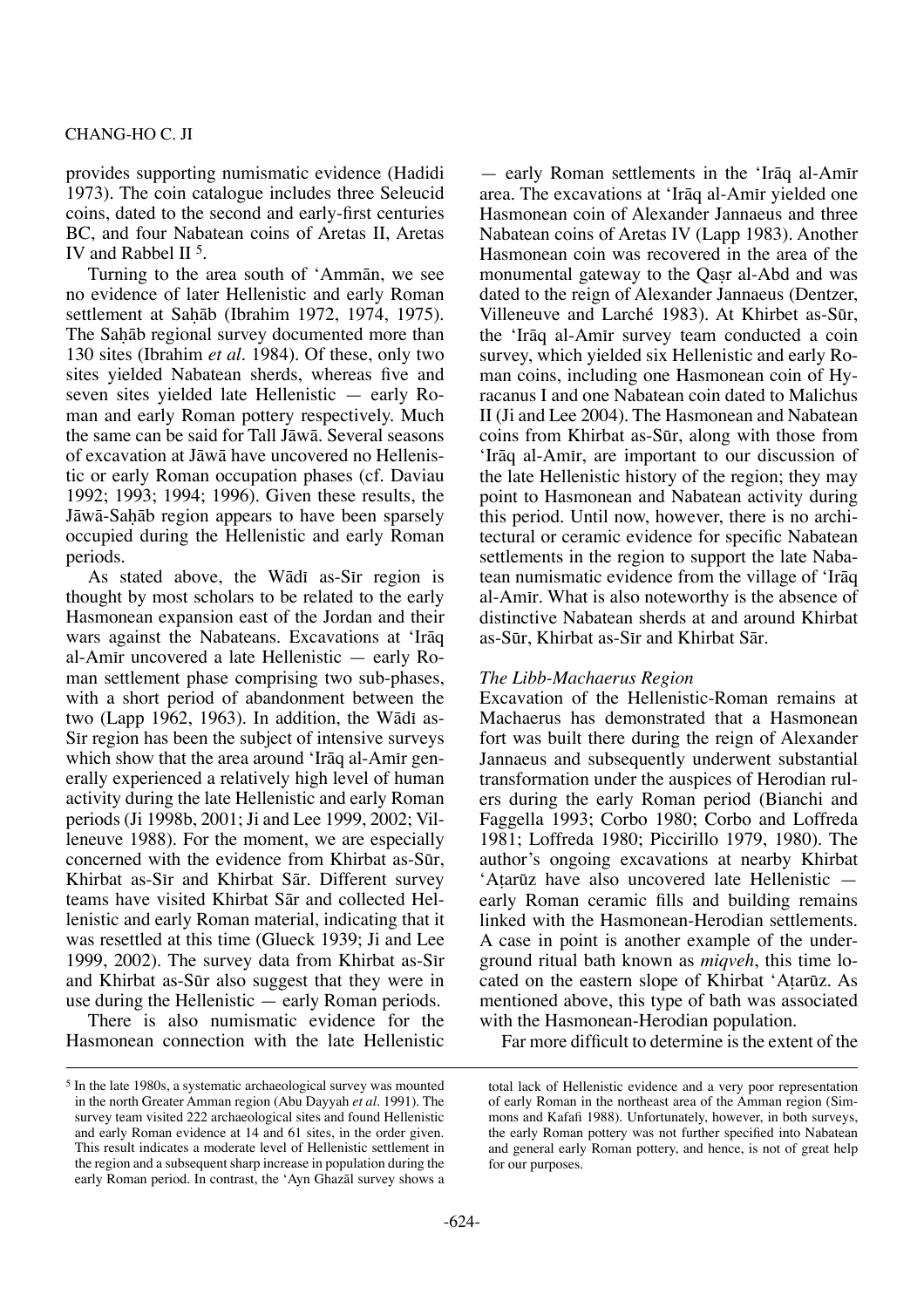evidence for Nabatean occupation in the 'Atarūz-Machaerus region. Gleuck's survey of the Libb-Machaerus area indicated that Nabatean sherds are common at 'Atarūz, Machaerus and in the region between Wādī Zarqā' Mā'in and Sayl Hidān (Gleuck 1939: 131-136). At 'A†arøz, however, ongoing excavations have so far failed to recover any Nabatean evidence, which is in conflict with Glueck's survey report, although further excavations at the site may yet provide a definitive answer.

Not far from 'Atarūz is Khirbat Libb, a place mentioned several times in Glueck's survey report. Much of our current knowledge of the history of Khirbat Libb comes from the efforts of three separate archeological surveys, conducted by Glueck, Elder and the author. The results are however contradictory or, at best, inconsistent regarding the Nabatean period. Gleuck (1939) visited Khirbat Libb during his Transjordan survey and, as he claimed to have collected Nabatean sherds, asserted that it was occupied by the Nabateans. Libb was revisited by the author in summer 2001 as part of the 'Atarūz-Machaerus area survey. Although the entire area of ancient occupation has suffered from modern development, the survey team still managed to collect more than 400 diagnostic sherds at the site. Notwithstanding the presence of early Roman sherds, no distinctive Nabatean pottery was found on the surface. In one sense, this *caveat* is partially reconciled as Elder (2001) found two Nabatean sherds during his surveys of Khirbat Libb in 2000-01. Nevertheless, the dearth of Nabatean sherds at Khirbat Libb remains problematic in view of the quantitative analysis made by the surveyor, which demonstrated that Nabatean sherds constitute a near-zero percentage of the hundreds of diagnostic early Roman sherds gathered from the surface of Khirbat Libb and in its immediate vicinity.

On the other hand, the further we proceed from Libb to the east, the stronger the evidence for a Nabatean presence in the south-eastern part of the Mådabå plains becomes. This arid, desert fringe area includes several early Roman and Nabatean sites, plus the extensive Nabatean settlement and caravansary at Umm al-Walīd (Glueck 1934: 10-13, 1939: 137-139). The Limes Arabicus project also brought to light a cluster of Nabatean sites along the desert fringe in the south-eastern part of the Mådabå plains. In this area, according to Parker (1976; 1986), the Nabateans constructed a system of forts and watchtowers in order to defend their

settlements and caravan routes, either building new structures or repairing earlier Iron Age II fortifications. The Nabatean period also witnessed an impressive settlement intensification at Mudayna ath-Thamad (Daviau, Mulder-Hymans and Foley 2000). The excavations at Mudayna ath-Thamad have revealed a major Nabatean settlement at this site, consisting of at least two settlement phases dated to the early Roman period.

Finally, remains of the Nabatean period are prominant on the Dhībān plateau. The Dhībān Plateau Survey demonstrated that 27 of the 421 survey sites in the region had fine Nabatean painted ware (Ji and Lee in press). Tushingham (1972, 1989) distinguished two periods of Nabatean settlement at Dhibān, both dated to the first century AD. Al-Låhøn was also inhabited during the Nabatean period, as indicated by a small square temple built on bedrock in Area B2 and a large building complex in Area A1 (Homes-Fredericq 1986, 1989; Homes-Fredericq and Naster 1979). Also, three seasons of excavation at 'Arå'ir have revealed Hellenistic and Nabatean remains dated to the late Hellenistic and early Roman periods (Olavarri 1965). No interruption of settlement seems to have occurred between the Hellenistic and Nabatean periods.

#### **Discussion**

#### *Textual Reconstruction of the Border Line*

In light of the historical survey above, the late Hellenistic to early Roman period upon which we are concentrating can conveniently be divided into four eras, according to the history and chronology of the Nabatean, Hasmonean and Herodian kingdoms. The first period may be designated the Hasmonean expansion era, the second and early-first centuries BC. The second period would be the first Nabatean expansion era, the mid-first century BC, while the third period may be described as the era of Herodian expansion, the late-first century BC. The fourth period corresponds to the first century AD and is characterized by the revival of Nabatean fortunes in the area. Looking back over the early-second century BC, we can suggest that the region between 'Ammān and the Dhībān plateau was largely under the control of Arab tribes and nomads (cf. *Ant* 12.4.11). These tribes possibly advanced westward to the as-Sør region following the death of Tobiad Hyrcanus in the mid-second century BC.

The first stage of this historical sequence started during the mid- and late-second century BC, when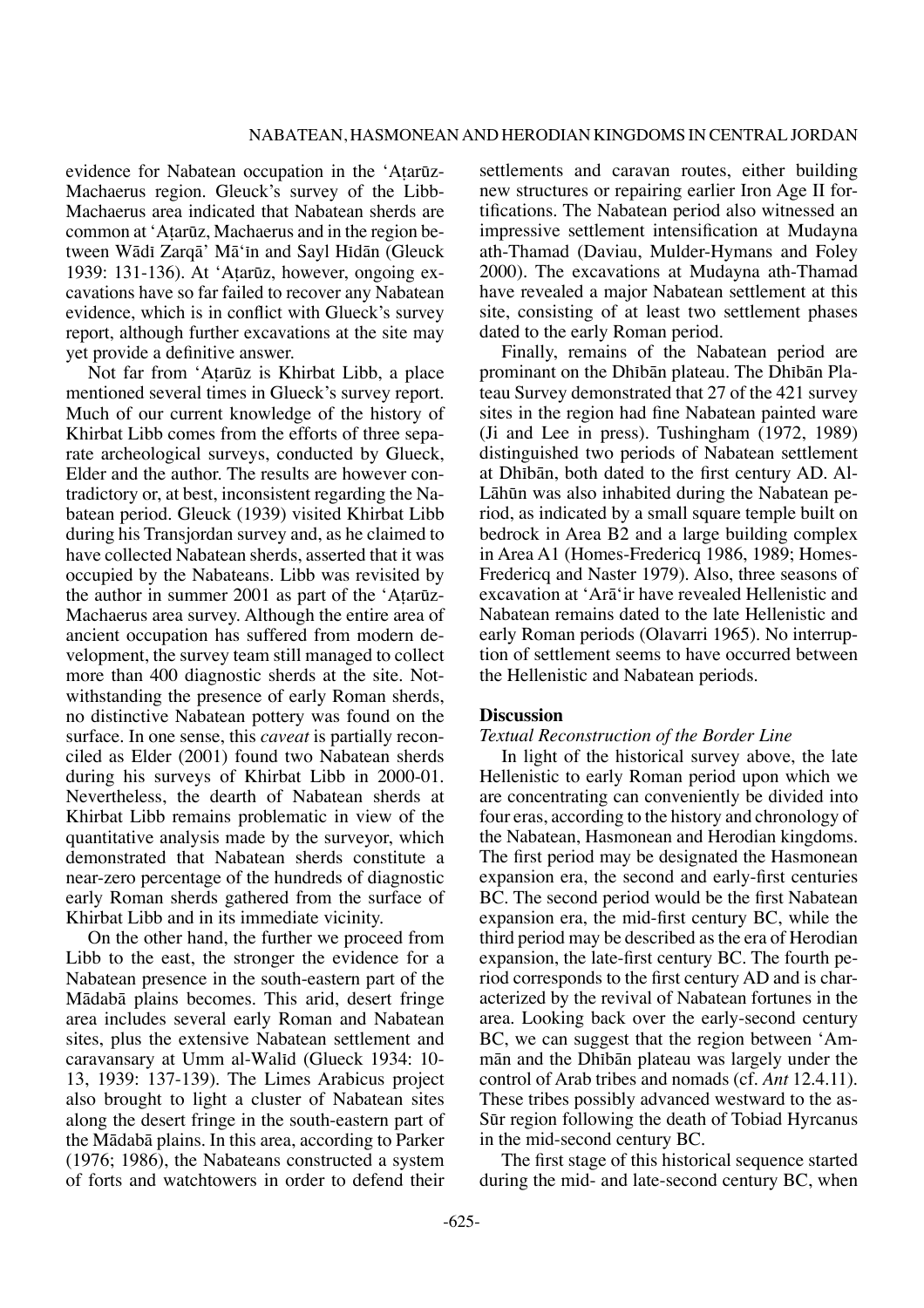#### Chang-Ho C. Ji

Maccabean leaders attacked and captured Jazer and Charax in the 'Iråq al-Amπr region and the cities of Mådabå and Samaga on the Mådabå plains. The Hasmonean territory continued to expand southward to Sayl Hidān during the reign of Alexander Jannaeus, who built a fort at Machaerus and possibly other smaller defensive structures in the region. Hisbān and Libb are not mentioned in the list of the cities captured by the Hasmoneans, but very likely they were also incorporated around this time, as they are mentioned later as being among the cities of Moab that were in the Hasmonean hands during the reign of Alexander Jannaeus. Further expansion of Hasmonean territory appears to have been blocked by Obodas I and Arates III, both of who defeated Alexander Jannaeus in their wars in Transjordan which occurred about 20 years apart. Be that as it may, in the mid-second and early-first century BC, the eastern limit of the Hasmonean kingdom seems to have run through al-'Umayrī, Hisbān, Mādabā and Libb, from Tall al-Jādūr and as-Sīr in the north to Sayl Hidān in the south (see FIG. 2). The western boundary of the Nabatean realm seems to have run along a line connecting 'Ammån and Mudayna ath-Thamad via Jaløl.

The civil strife between Aristobulus II and Hyrcanus II led to a substantial reduction of Hasmonean territory in central Jordan. The cities of Libb and Mådabå were delivered to Aretas III. Possibly, the area of 'A†arøz and Machaerus also fell into Nabatean hands after the destruction of Machaerus by the Roman army in 57BC. At the same time, the Nabateans seem to have advanced westward in the Wādī as-Sīr region and built some fortresses, as implied by the statement that Herod the Great later took a fort possessed by the Nabateans. The hilly region of al-'Umayri and Hisbān, however, appears to have stayed in Hasmonean and Jewish hands. This being the case, we may suggest that the advancing Nabatean people stopped along the line of Wādī as-Sīr, 'Ammān, Sahāb, Mādabā and the Wādī Zarqā' Mā'īn (see FIG. 3).

The third phase of border dispute began with the emergence of the Herodian kingdom. The early reign of Herod the Great was characterised by successive wars, but Herod decisively defeated Malichus I in the 'Ammån region in 32-31BC. In all likelihood, the Nabateans had to give up towns and fortresses in the region of Wādī as-Sīr. After Machaerus fell under Herodian control, Herod rebuilt the Hasmonean fort at the site. He also stationed some of



2. The Hasmonean expansion period.



3. The first Nabatean expansion period.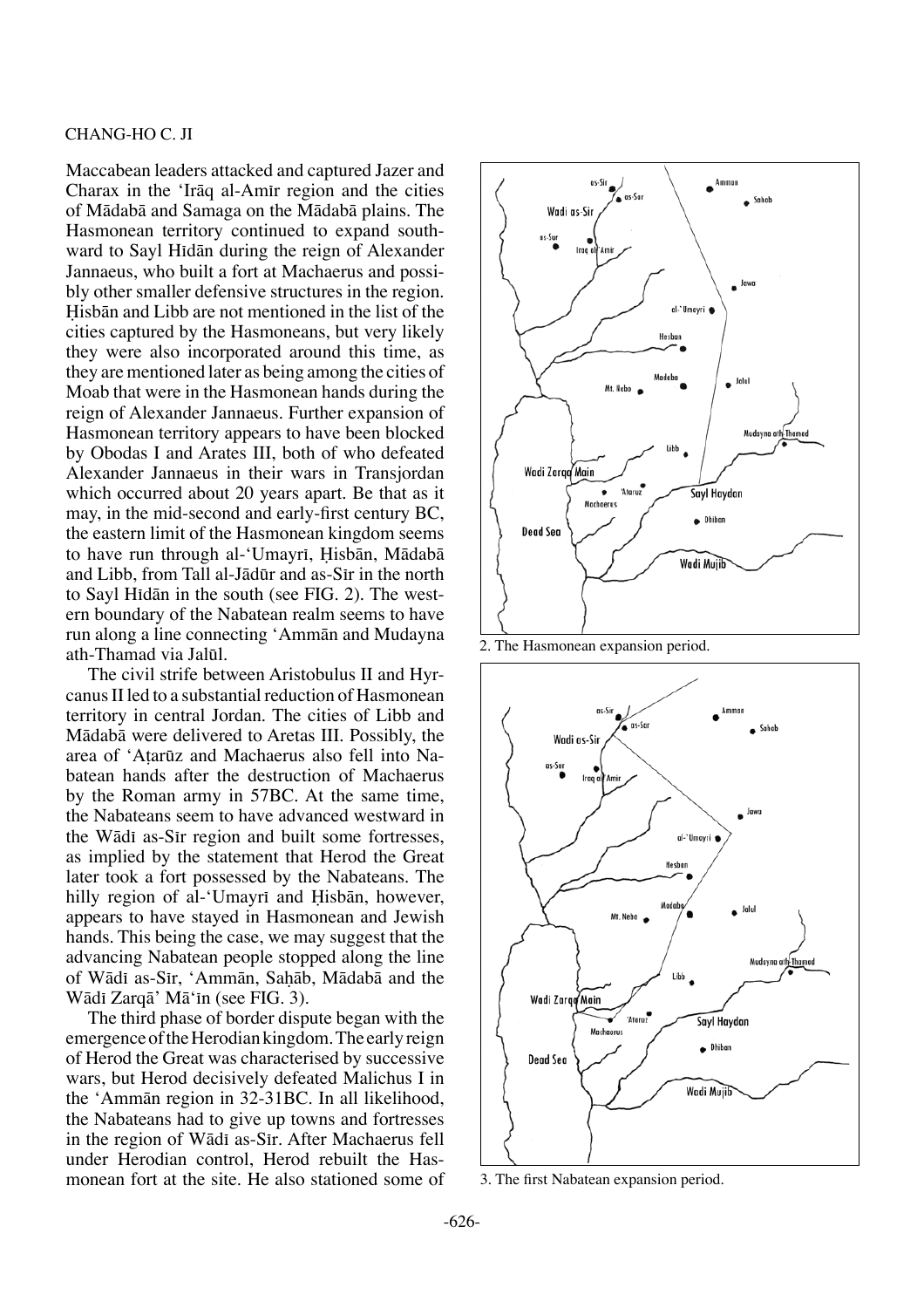his army veterans at Hisbān to protect the area from his enemies. It is uncertain whether or not Libb and Mådabå became part of Herodian Parea. It is possible that the Herodian expansion failed to reach Libb and Mådabå at this time, given the absence of textual evidence. This view would concur with the written record that a Nabatean *strategoi* ruled in Mådabå during the first century AD. If so, in the second half of the first century BC the eastern limit of the kingdom of Herod — and thus the western border of the Nabateans — would have been represented by the eastern and western extent of the Hasmonean and Nabatean kingdoms in the latesecond and early-first centuries BC, although the Nabateans continuously maintained control over the regions of Libb and Mådabå (see FIG. 4).

After the death of Herod the Great, Hisbān was probably taken over by a non-Jewish population, in view of the fact that that insurgent Jews sacked Hisbān and its vicinity at the outbreak of the Jewish war. These new inhabitants could have been Nabateans from the area of Mådabå, or else they were other Arab tribes from east of the Mådabå plains. Looking at the archaeological evidence from Hisbån, they are more likely to have been non-Naba-



tean Arab tribes, although the possibility of a Nabatean connection cannot entirely be ruled out. In any event, the new inhabitants probably had close economic ties with the Nabateans given the use of Nabatean coins at Hisbān. On the other hand, according to Josephus' *Antiquities* 18.5.1 — which describes the political history of Herod Antipas the Machaerus region may temporarily have fallen under the influence of the Nabateans. Except for this possible interruption, the 'Atarūz-Machaerus' region seems to have remained part of the kingdom of Herod Antipas during the first century AD. Thus, the western boundary of the Nabatean kingdom at that time can be drawn along the line of 'Ammån, Sahāb and Mādabā (see FIG. 5). The historical records are again silent about whether or not Libb constituted part of the Nabatean kingdom, but the absence of textual evidence suggests that this may have been the case. The remaining southern part of the Nabatean boundary is therefore likely to have run along the line Mādabā-Libb-Sayl Hīdān.

#### *Comparison to Archaeological Evidence*

The archaeological data, to our dismay, do not entirely support the textual reconstruction of border



4. The Herodian expansion period. 5. The second Nabatean expansion period.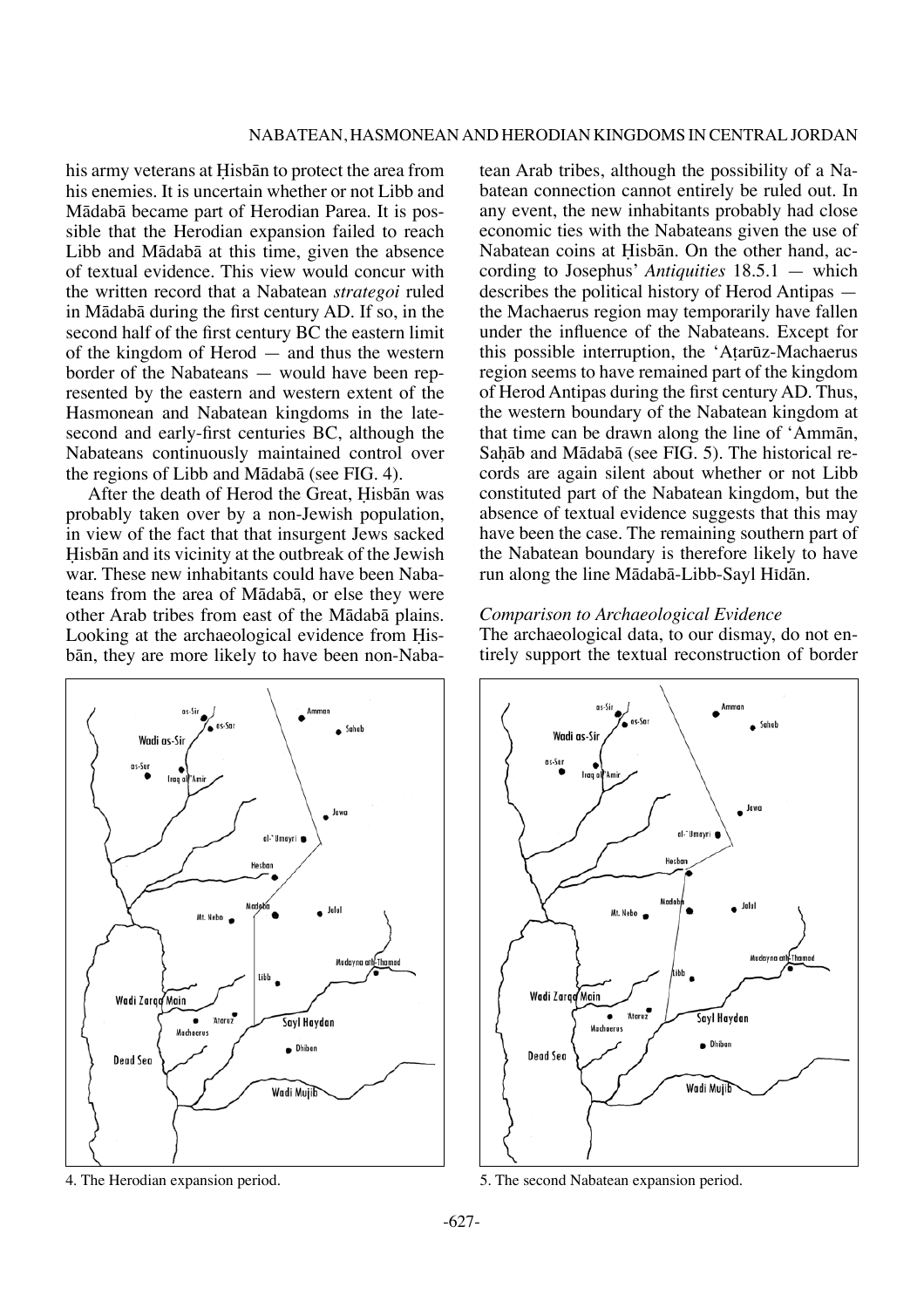changes in the Nabateans and the Hasmonean-Herodian kingdoms outlined above. The historical description of the Wādī as-Sir region is susceptible to change as research is ongoing in that region. The same is also true for the extent of Hasmonean-Herodian control in the Libb-Machaerus region during the mid-first centuries BC and AD In particular Gleuck's report of Nabatean pottery at and around Libb and Machaerus presents a special problem for the hypothesis of Hasmonean-Herodian dominance over that region. Responding to this dilemma, Gleuck (1939: 146) focused on the marriage of Herod Antipas to the daughter of the Nabatean king Aretas IV. This, in turn, led him to relate the appearance of Nabatean pottery in the region to the short-lived *detente* between Herod Antipas and Aretas IV. In keeping with this view, one may point to potential trade between the Nabateans and the inhabitants of the Hasmonean-Herodian kingdoms. Another tenable answer can be found in the aforementioned interruptions in Jewish control of the region. Thus, the Nabatean pottery found by Glueck in the Libb-Machaerus region may have been associated with one of these two waves of Nabatean expansion into the area north of Sayl Hidān. In short, the questions of whether or not and, if so, when the Nabateans controlled the regions of Wādī as-Sir, Libb and Machaerus warrants further fieldwork and studies of archaeological data.

Despite these *caveats*, however, the general credibility of the above historical reconstruction is bolstered by some impressive consistency between archaeological and textual data. First of all, the excavations at 'Ammån Citadel and the Roman Forum are indicative of a Nabatean connection with early Roman settlement in the 'Ammån region, which is in harmony with the historical records. The excavation reports for the 'Ammån Citadel do not offer up any definitive insights into the relationship between the Nabatean settlers and their late Hellenistic predecessors. However, it is likely that — as in the early Roman period — the late Hellenistic settlement was also associated with the Nabateans in view of the smooth and peaceful transition into the early Roman period.

For Mådabå, the archaeological evidence also seems to be fairly consistent with the ancient texts. On the basis of archaeological evidence currently available, it can be suggested that Mådabå was settled by or associated with the Nabateans in the early Roman period. There is also material evidence to show that Mådabå could have been occupied by the Hasmoneans at some point during the late Hellenistic period, even though the exact nature of this Hasmonean occupation remains somewhat elusive and awaits further excavation and publication.

In addition, the settlements to the south-east of Mådabå have convincing evidence of Nabatean activity; examples include Umm al-Walid and Mudayna ath-Thamad. Similarly, there are also large numbers of early Roman Nabatean sites on the Dhibān plateau. The author has ascertained through surface survey that many of the early Roman Nabatean sites on the Dhibān plateau also include a number of sherds dated to either the late Hellenistic period or the transition to the early Roman period (Ji and Lee in press). This fact may posit that, as in the 'Ammån region, the earliest Nabatean activity on the Dhibān plateau occurred prior to the early Roman period. Related to these findings is the general infrequency of Nabatean settlements in the Jalūl-Sahāb region. This suggests that, during the Nabatean period, the eastern Mådabå plains region probably served as a corridor for trade and traffic, rather than a settlement zone, that connected the Nabatean settlements in the 'Ammān region with those on the Dhībān plateau and south-eastern Mådabå plains.

In contrast, Hasmonean-Herodian evidence abounds in the areas of 'Iraq al-Amir, Mount Nebo and the north-western Mådabå plains. This supports the historical accounts of Hasmonean and Herodian occupation of these areas. However, distinctive Nabatean pottery is absent or, at best, scarce in these regions. The area of Hisbān and al-'Umayrī has been systematically surveyed and excavated by various research teams, yet no trace of Nabatean settlement has so far been located in this area. The absence of Nabatean ceramic evidence is just as apparent in the Nebo and 'Irāq al-Amīr areas. What is however clear is the relative abundance of Hasmonean coins in these areas, compared with 'Ammān, Jalūl and the Dhibān plateau. Moreover, all the Nabatean coins so far found in the areas of Hisbān and 'Irāq al-Amīr belong to the first century AD. Quantitative analysis has shown that at Hisban and 'Iråq al-Amπr, the entire Nabatean numismatic assemblages is made up of this late corpus of coins. Related to this finding is the discovery of a ritual bath at al-'Umayri, which should be attributed to either Hasmonean or Herodian settlers at the site. Of course, casual use of material evidence to reconstruct the ethnic identity of the inhabitants of a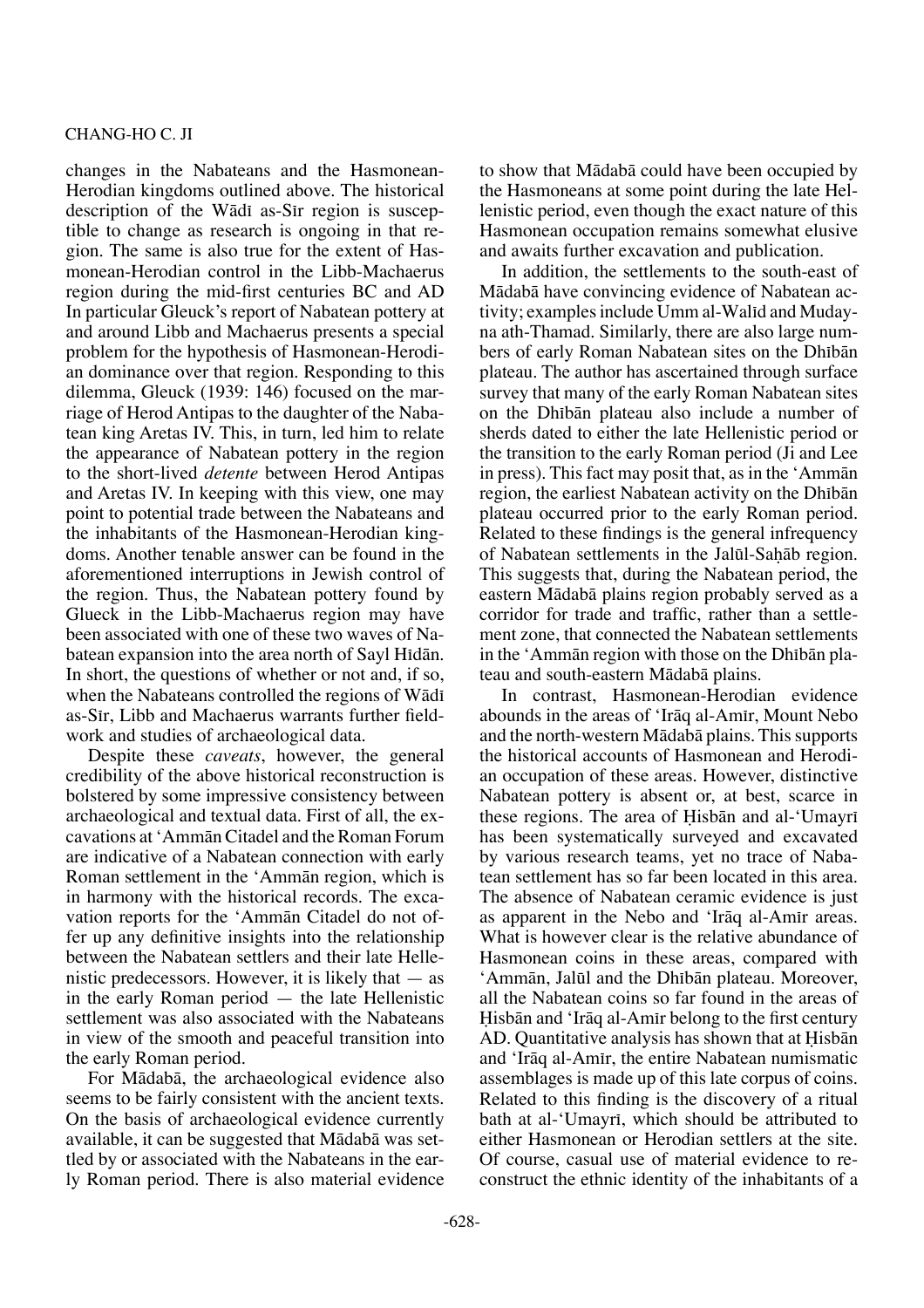given region can be problematic (Graf 1986: 792). Nevertheless, we should not ignore potential affinities between material culture and ethnic identity (cf. Parr 1970, 1978; Schmid 1995).

Be that as it may, the combination of various findings gives weight on the thesis that the late Hellenistic occupation of the areas north of the Mådabå line occurred under the auspices of Jewish rulers rather than Nabatean kings. The same may also be true of the early Roman period, given the virtual absence of Nabatean sherds and non-numismatic artifacts at the sites under consideration. The early Roman tombs at Hisbān with a rolling-stone door, like those in the Jerusalem area, are also indicative of a Herodian occupation of Hisbān during the first centuries BC and AD. This suggests that most of the cities and towns in Wādī as-Sīr and the Hisbānal-'Umayri area were probably inhabited by Hasmonean and Herodian citizens alongside, most probably, a much smaller number of non-Jews.

#### **Conclusion**

This study helps us to re-evaluate Glueck's original thesis that the boundary of the Nabatean state should be drawn eastward from the Dead Sea to Mādabā, roughly along the line of Wādī Zarqā' Mā' in. In view of the findings of the present study, Glueck may have misunderstood the nature of the northern border of the kingdom of Nabateans when he viewed it as fixed and permanent boundary along the Machaerus-Mådabå line during the late Hellenistic and early Roman periods. This study has shown that the border probably far more flexible than Glueck allowed. Put another way, the extent of the kingdom of the Nabateans in central Jordan now appears to fluctuate during the period in question, and these changes were closely tied with the vicissitudes of Hasmonean, Herodian and Nabatean fortunes east of the Jordan.

Despite frequent shifts in the border, the present study supports the idea that Glueck's original thesis was in some respects correct about the identification of the border of the Nabatean kingdom. For almost all of the period under consideration, the hilly region of Hisbān, al-'Umayrī and Nebo seems to have remained in the hands of the Hasmonean-Herodian state, although Hisbān may very briefly have come under the control of a non-Jewish population some time in the first century AD. In contrast, the 'Ammån region and the desert fringe of Sahāb, Jalūl and the Dhibān plateau lay securely behind the Nabatean frontier. The east-west stretch of Wādī al-Wāla and Sayl Hīdān formed the southern boundary between the Nabatean and Jewish kingdoms, even though Herod built a couple of military fortresses in the middle of Wādī al-Mūjib and Sayl Hidān during the early Roman period (Strobel 1997).

Finally, the present study has shown that, in central Jordan, the struggle between the Nabatean and Hasmonean-Herodian kingdoms centered on three areas: Wādī as-Sīr, Mādabā and Libb-Machaerus. The Hasmoneans took possession of the forts and towns in the Wādī as-Sīr region in the mid-second century BC. This area probably remained under Hasmonean and Herodian control for the rest of the late Hellenistic and early Roman periods, despite intermittent wars in the 'Ammån region between these rulers and the Nabatean kings and a potentially short-lived Nabatean expansion into the area prior to the rule of Herod the Great. The Hasmoneans extended their territory to Hisbān, Mādabå, Libb and Machaerus during the second century BC. However, Hasmonean control of Libb and Mådabå did not last long as they fell into the hands of Nabateans after the civil war between Hyrcanus II and his brother Aristobulus II. Hisbān also seems to have been incorporated, albeit for a short period and in a *de facto* manner, within the Nabatean state in the first century BC when a non-Jewish population group occupied the site.

 In similar fashion, the question of who controlled the 'Atarūz-Machaerus area can be answered differently at different times. As noted above, Hasmonean influence reached this area during the reign of Alexander Jannaeus. Machaerus was destroyed by the Roman army in 57BC, after which the Nabateans likely expanded northwards across Sayl Hidān and into the Machaerus area. Only after the establishment of the rule of Herod the Great did Machaerus once more come under Herodian control; the city was subsequently given to Herod Antipas after the death of Herod the Great. The clash with the Nabateans during the reign of Herod Antipas may however have resulted in a temporary setback for the Herodians in the 'A†arøz-Machaerus area.

#### **References**

## Abel, F.M. 1938. *Géographie de la Palestine (Volume II)*. Paris: J. Gabalda.

Abu Dayyah, A.S. *et al.* 1991. Archaeological Survey of Greater Amman, Phase 1: Final Report. *ADAJ* 35: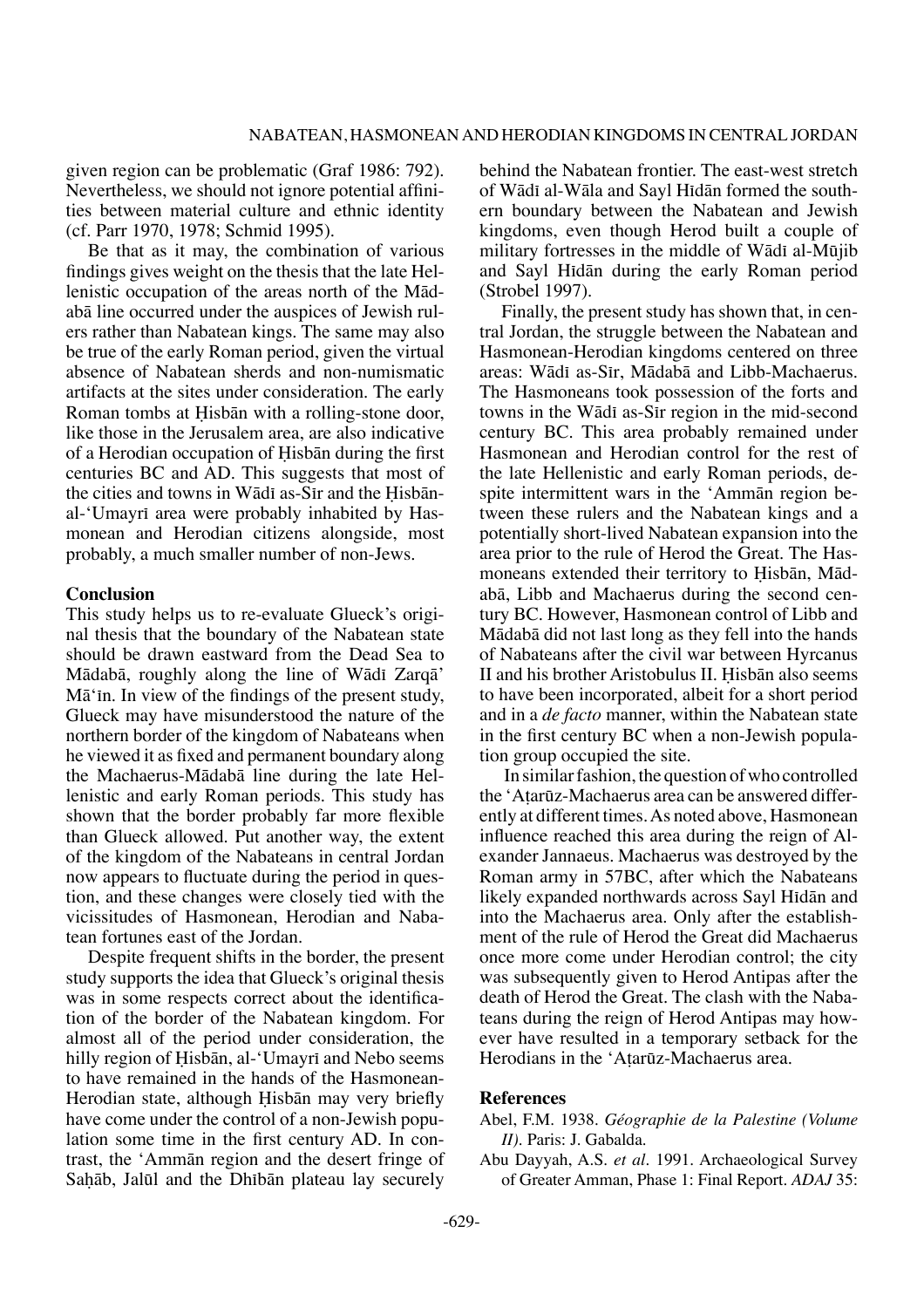361-395.

- Avi-Yonah, M. 1977. *The Holy Land: From the Persian to the Arab Conquests (536 B.C.E. to C.E. 640): A Historical Geography*. Grand Rapids, MI: Baker.
- Bar-Kochva, B. 1989. *Judas Maccabaeus: The Jewish Struggle against the Seleucids*. New York: Cambridge University.
- Bennett, C.-M. 1979. Excavation at the Citadel (al-Qal'a), Amman 1977. *ADAJ* 23: 151-171.
- Bianchi, S. and Faggella, F. 1993. The Resumption of the Archaeological Investigation at Qal'at el-Mishnaqa, 1992 Excavation: A Preliminary Report. *ADAJ*  37: 407-416.
- Bowersock, G. W. 1983. *Roman Arabia*. Cambridge, MA: Harvard University.
- Boling, R. G. 1989. Site Survey in the al-'Umayri Region. Pp. 98-188 in L. T. Geraty *et al.* (eds.), *Madaba Plains Project 1.* Berrien Springs, MI: Andrews University.
- Christopherson, G. L. *et al.* 2002. Summary Descriptions of Archaeological Sites from the Survey at Tall al-'Umayri, Jordan. Retrieved March 2, 2007, from http://www.casa. arizona.edu/MPP/umsites.
- Claremont-Ganneau, C.1897. Les Nabatéens dans le Pays de Moab. *Recueil d'archéologie orientale* 2: 185-218.
- Corbo, V. 1980. La Fortezza di Macheronte (Al Mishnaqa), Rapporto Preliminaire alla Tera Campagna di Scavo: 8-Settembre-11 Ottobre 1980. *Liber Annuus*  30: 365-376.
- Corbo, V. and Loffreda, S. 1981. Nuove Scoperte alla Fortezza di Machaeronte, Rapporto Preliminare alla Quarta Campagna di Scavo: 7-Settembre-10 Ottobre 1981. *Liber Annuus* 31: 257-286.
- Daviau, P. M. 1992. Preliminary Report of the Excavations at Tell J in the Madaba Plains (1991). *ADAJ*  36: 145-159.
- ––– 1993. Preliminary Report of the Third Season of Excavations at Tell J, Jordan (1992). *ADAJ* 37: 325- 340.
- ––– 1994. Excavations at Tell J, Jordan (1993). *ADAJ*  38: 173-193.
- ––– 1996. The Fifth Season of Excavations at Tall J (1994). *ADAJ* 40: 83-100.
- Daviau, P. M., Mulder-Hymans, N., and Foley, L. 2000. Preliminary Report of Excavations at Khirbat al-Mudayna on Wadi ath-Thamad (1996-1999): The Nabataean Buildings. *ADAJ* 44: 271-285.
- Dentzer, J-M., Villeneuve, F., and Larché, F. 1983. The Monumental Gateway and the Princely Estate of Araq el-Emir. Pp. 133-148 in N. Lapp (ed.), *The Ex-*

*cavations at Araq el-Emir I.* Winona Lake: American Schools of Oriental Research.

- Elder, D. 2001. Libb Surface Survey. Retrieved March 15, 2007, from http://www.utoronto.ca/ tmap/ prelim\_2001.html.
- Ferguson, J. 2002. Madaba of Nabataea: An Historical and Archaeological Investigation. Paper presented at the 2002 Annual Meeting of the American Schools of Oriental Research, Toronto, Canada.
- Freyne, S. 1980. *Galilee from Alexander the Great to Hadrain, 323 BCE to 135 CE.* South Bend, IN: University of Notre Dame.
- Gatier, P. L. 1986. Philadelphie et Gerasa, du Royaume Nabatéen á la province d'Arabie. Pp. 135-156 in Gatier, P. *et al.* (eds.), *Géographie Historique au Proche-Orient*. Paris: Centre National de la Recherche Scientifique.
- Gitler, H. 1998. The Coins. Pp. 550-567 in M. Piccirillo and E. Alliata (eds.), *Mount Nebo: New Archaeological Excavations 1967-1997.* Jerusalem: Studium Biblicum Franscicanum.
- Glueck, N. 1934. *Exploration in Eastern Palestine I*. Philadelphia: American Schools of Oriental Research.
- ––– 1939. *Explorations in Eastern Palestine, III*. New Haven: American Schools of Oriental Research.
- ––– 1970. *The Other Side of the Jordan*. Cambridge: American Schools of Oriental Research.
- Goldstein, J. A. 1976. *I Maccabees*. New York: Doubleday.
- ––– 1983. *II Maccabees*. New York: Doubleday.
- Graf, D. F. 1986. The Nabataeans and the Decapolis. Pp. 785-796 in P. Freeman and D. Kennedy (eds.), *The Defence of the Roman and Byzantine East*. London: BAR International.
- Grosby, S. 2002. *Biblical Ideas of Nationality: Ancient and Modern*. Winona Lakes: Eisenbrauns.
- Groves, J. L., Borstad, K. A., and Christopherson, G. L. 1995. A Preliminary Report on the Tall Jalul Surface Sherding Project. Retrieved March 2, 2007, from http://www.casa.arizona. edu /MPP/tjsurf\_surv/ tjsspap.html.
- Hadidi, A. 1973. Some Bronze Coins from Amman. *ADAJ* 18: 51-53.
- 1974. The Excavation of the Roman Forum at Amman. *ADAJ* 19: 71-91.
- Harrison, T. 1996a. History of Madaba. Pp. 1-18 in P. M. Bikai and T. A. Dailey (eds.), *Madaba: Cultural Heritage*. Amman: American Center of Oriental Research.
- ––– 1996b. Surface Survey. Pp. 19-24 in P. M. Bikai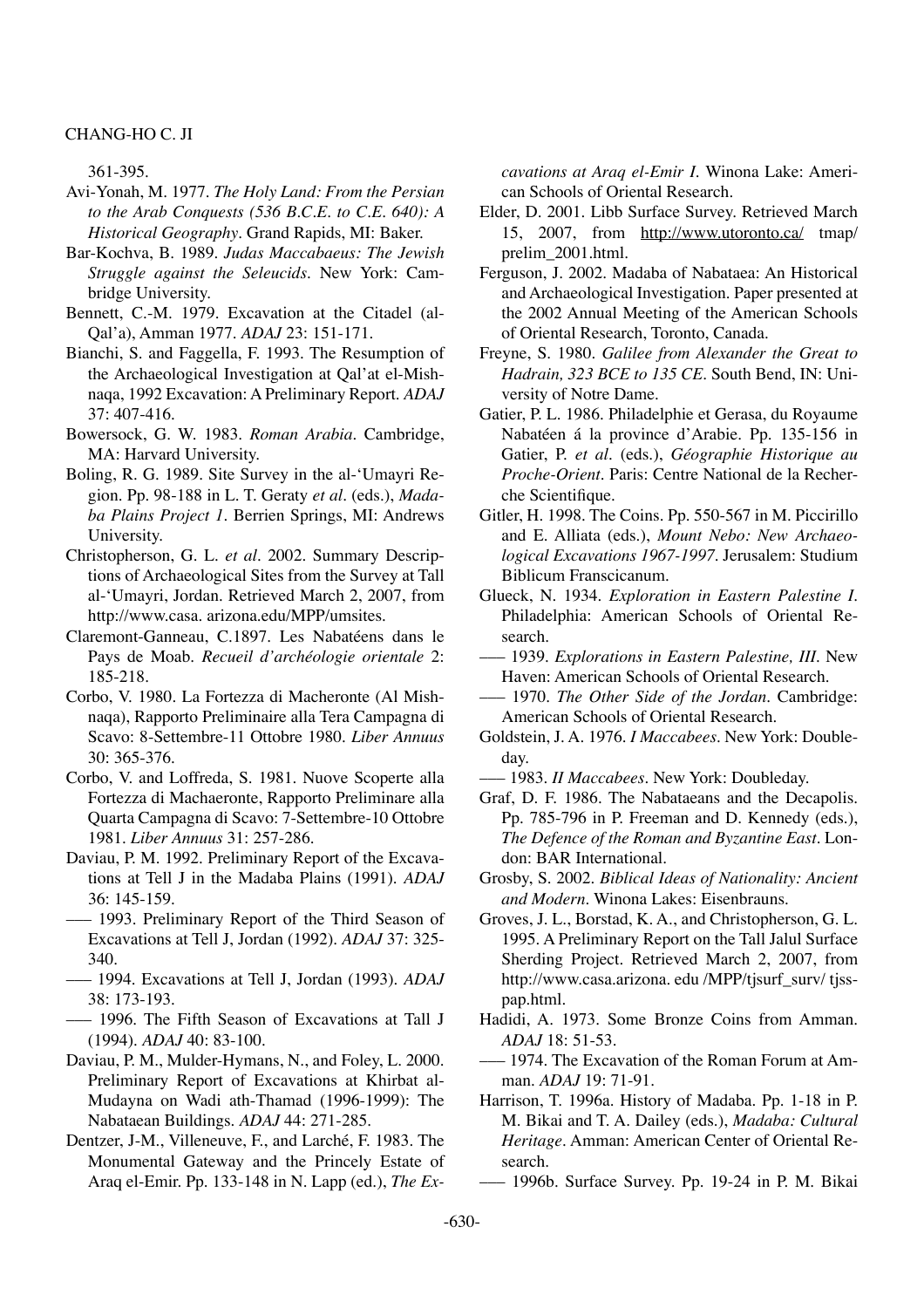and T. A. Dailey (eds.), *Madaba: Cultural Heritage*. Amman: American Center of Oriental Research.

- Harrison, T. *et al.* 2000. Urban Life in the Highlands of Central Jordan: A Preliminary Report of the 1996 Tall Madaba Excavations. *ADAJ* 44: 211-229.
- Herr, L. G. *et al.* 1996. Madaba Plains Project 1994: Excavations at Tall al-'Umayri, Tall Jalul, and Vicinity. *ADAJ* 40: 63-83.
- ––– 1997. Madaba Plains Project 1996: Excavations at Tall al-'Umayri, Tall Jalul, and Vicinity. *ADAJ* 41: 145-167.
- ––– 1999. Madaba Plains Project: Excavations at Tall al-'Umayri, 1998. *ADAJ* 43: 99-114.
- ––– 2000. Madaba Plains Project Tall al-'Umayri, 1998. *Andrews University Seminary Studies* 38: 29-44.
- Homes-Fredericq, D. 1986. *Excavation at Lahun, District of Madaba: Preliminary Report on the Seventh Season of the Belgian Excavations in Jordan (Fall 1986)*. Brussel: Art Museum.
- ––– 1989. Lahun (el/ Khirbet el). Pp. 349-359 in Homes-Fredericq and J. B. Hennessy (eds.), *Archaeology of Jordan*. Leuven: Peeters.
- Homes-Fredericq, D. and Naster, P. 1979. *Excavation at Lahun, District of Madaba: Preliminary Report on the First Campaign of the Belgian Excavations in Jordan (Fall 1979)*. Brussel: Art Museum.
- Ibach, R. 1978. An Intensive Surface Survey at Jalul. *Andrews University Seminary Studies* 14: 215-222.
- ––– 1987. *Archaeological Survey of the Hesban Region*. Berrien Springs, MI: Andrews University.
- Ibrahim, M. M. 1972. Archaeological Excavations at Sahab, 1972. *ADAJ* 17: 23-36.
- ––– 1974. Second Season of Excavation at Sahab, 1973. *ADAJ* 19: 55-61.
- ––– 1975. Third Season of Excavations at Sahab, 1975. *ADAJ* 20: 69-82.
- Ibrahim, M. M. *et al.* 1984. *Archaeological Survey in the Area Sahab Southeast of Amman, 1983.* Unpublished Manuscript, Yarmouk University.
- Ji, C. C. 1998a. Settlement Patterns in the Region of Hesban and 'Umayri, Jordan: A Review of 1973- 1992 Archaeological Survey Data. *Near Eastern Archaeological Society Bulletin*. 43: 1-22.
- ––– 1998b. Archaeological Survey and Settlement Patterns in the Region of Iraq al-'Amir 1996: A Preliminary Report. *ADAJ* 42: 587-608.
- ––– 2001. Iraq al-'Amir and Hellenistic Settlements in Central and Northern Jordan. *SHAJ* 7: 379-390.
- ––– 2002. Tribes and Sedentarization in the Madaba Plains and Central Jordan during the Iron I and Ottoman Periods. Pp. 389-398 in L. G. Herr *et al.* (eds.),

*Madaba Plains Project 5*. Berrien Springs, MI: Andrews University.

- Ji, C. C. and Lee, J. K. 1999. The 1998 Season of Archaeological Survey in the Region of Iraq al-'Amir and the Wadi al-Kafrayn: A Preliminary Report. *ADAJ* 43: 521-539.
- ––– 2002. The Survey in the Regions of Iraq al-'Amir and the Wadi al-Kafrayn, 2001. *ADAJ* 45: 179-195.
- ––– 2004. From the Tobiads to the Hasmoneans: The Hellenistic Pottery, Coins, and History in the Regions of Iraq al-'Amir and the Wadi Hesban. *SHAJ* 8: 177-188.
- ––– 2007. The Hellenistic Period in the Dhiban Plateau: A Quantitative Analysis. *SHAJ* 9: 233-240.
- Kritzeck, J. A. and Nitowski, E. L. 1980. The Rolling-Stone Tomb F.1 at Tell Hesban. *Andrews University Seminary Studies* 18: 77-89.
- Lapp, P. W. 1962. Soundings at 'Araq el-Emir (Jordan). *BASOR* 165: 16-34.
- ––– 1963. The Second and Third Campaigns at Araq el-Emir. *BASOR* 171: 8-39.
- Lapp, N. L. 1983. Coins. Pp. 13-20 in N. L. Lapp (ed.), *The Excavations at Araq el-Emir*. Cambridge: American Schools of Oriental Research.
- Lawlor, J. I. 1991. Field A. The Ammonite Citadel. Pp. 15-52 in L. T. Geraty *et al.* (eds.), *Madaba Plains Project 2*. Berrien Springs, MI: Andrews University.
- Loffreda, S. 1980. Alcuni Vasi Ben Datari della Fortezza di Macheronte, Rapporto Preliminare. *Liber Annuus*  30: 377-402.
- MacAdam, H. I. 1992. The History of Philadelphia in the Classical Period. Pp. 27-45 in A. Northedge (ed.), *Studies on Roman and Islamic 'Amman*. Oxford: Oxford University.
- Milik, J. T. 1958. Nouvelles inscriptions Nabatéenes. *Syria* 35: 227-251.
- ––– 1980. La tribu des Bani `Amrat en Jordanie de l'epoque Grecque et Romaine. *ADAJ* 24: 41-54.
- Mitchel, L. A. 1992. *Hellenistic and Roman Strata*. Berrien Springs, MI: Andrews University.
- ––– 1994. Caves, Storage Facilities, and Life at Hellenistic and Early Roman Hesban. Pp. 97-108 in P. D. Merling and L. T. Geraty (eds.), *Hesban after 25 Years*. Berrien Springs, MI: Institute of Archaeology.
- Olavarri, E. 1965. Sondages a `Aro`er sur l'Arnon. *Reuvue Biblique* 72: 77-94.
- Parker, S. T. 1976. Archaeological Survey of the Limes Arabicus: A Preliminary Report. *ADAJ* 21: 19-31.
- ––– 1986. *Romans and Saracens: A History of the Ara-*